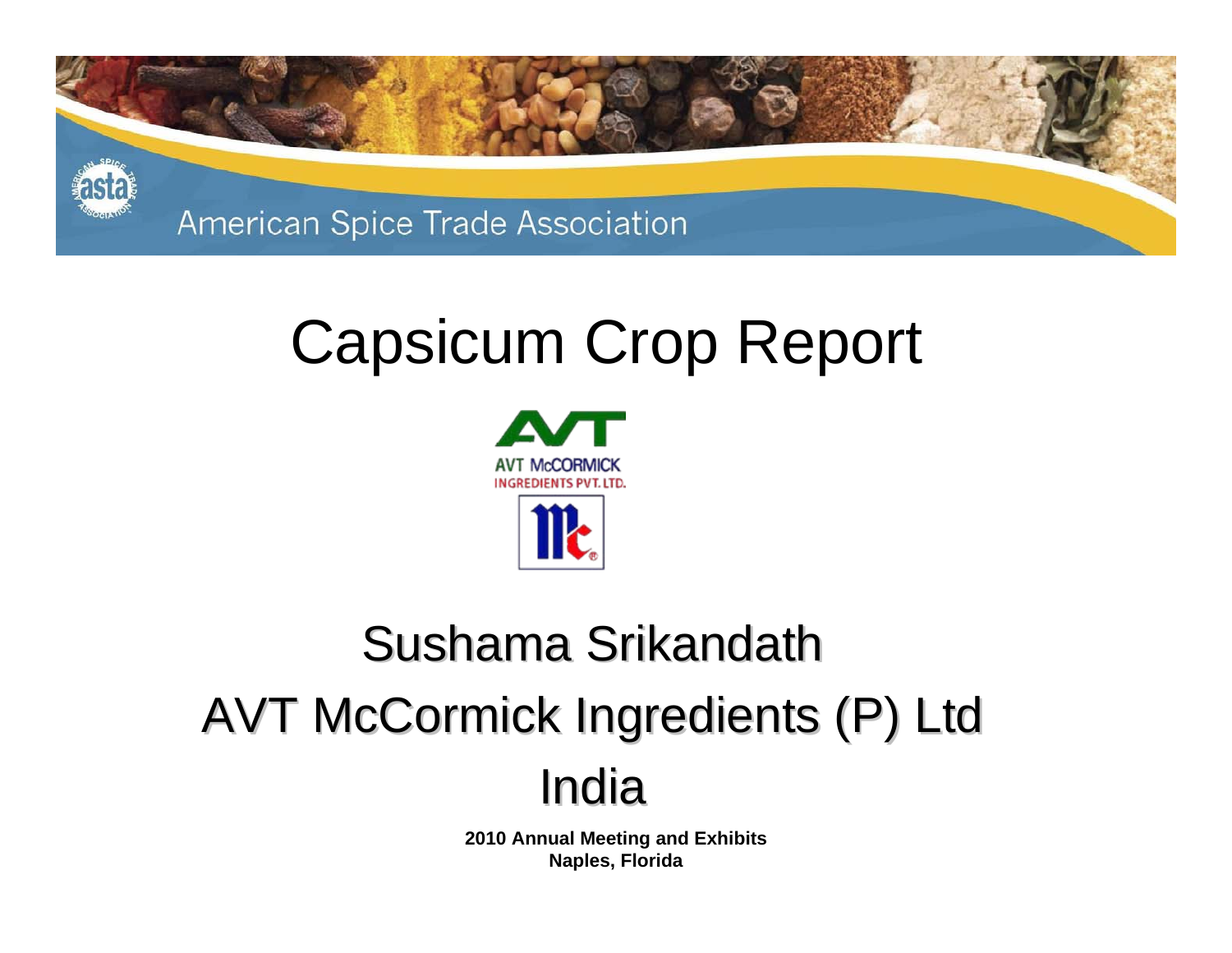# **Outline**

- Capsicum: Facts & Figures
- Issues Impacting – Supply –**Price**
- Food Safety Concerns
- Crop Overview 2009-10
	- –Area, Quantity
	- –4 year supply demand
- Conclusion



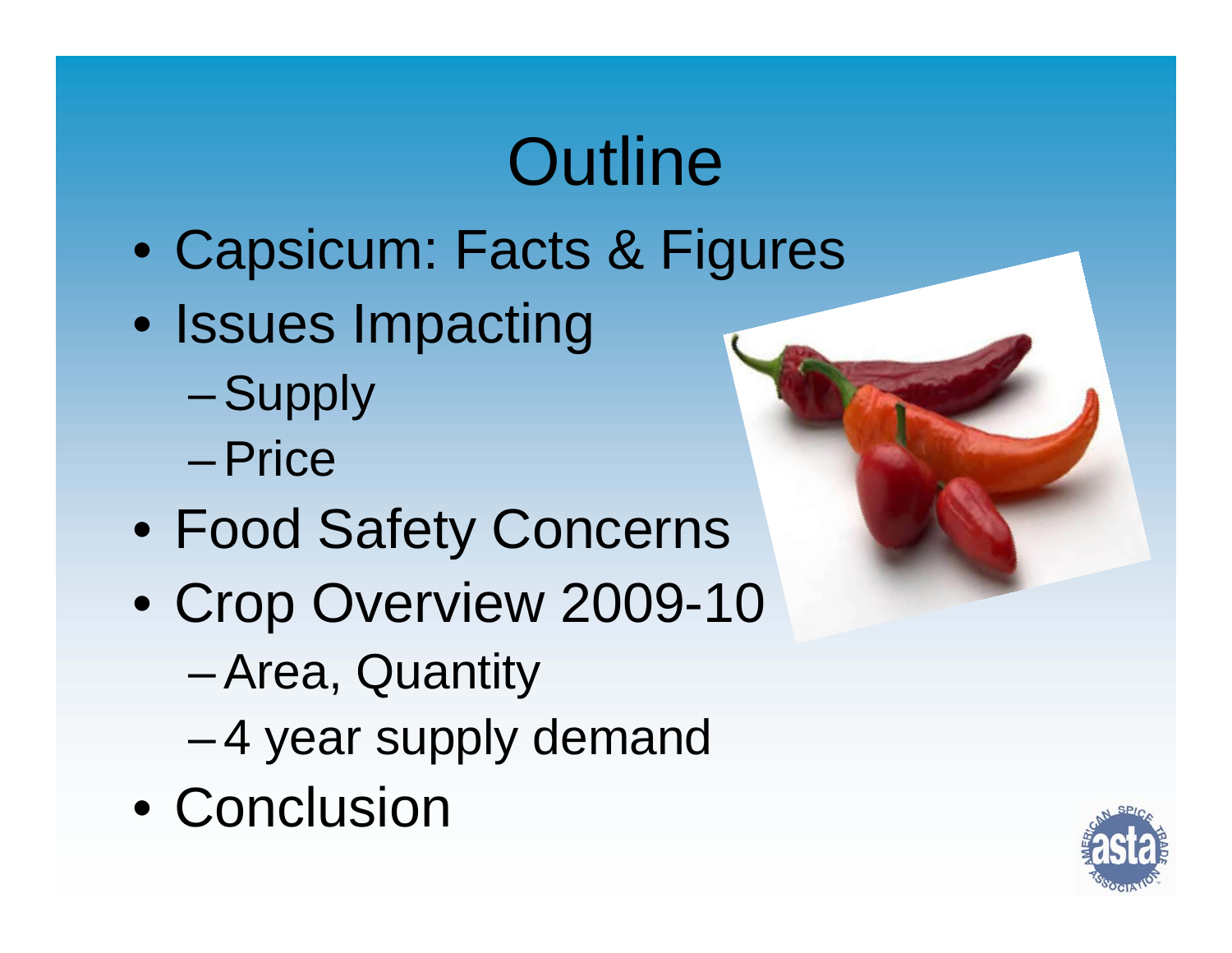# **Crop Growing Areas**

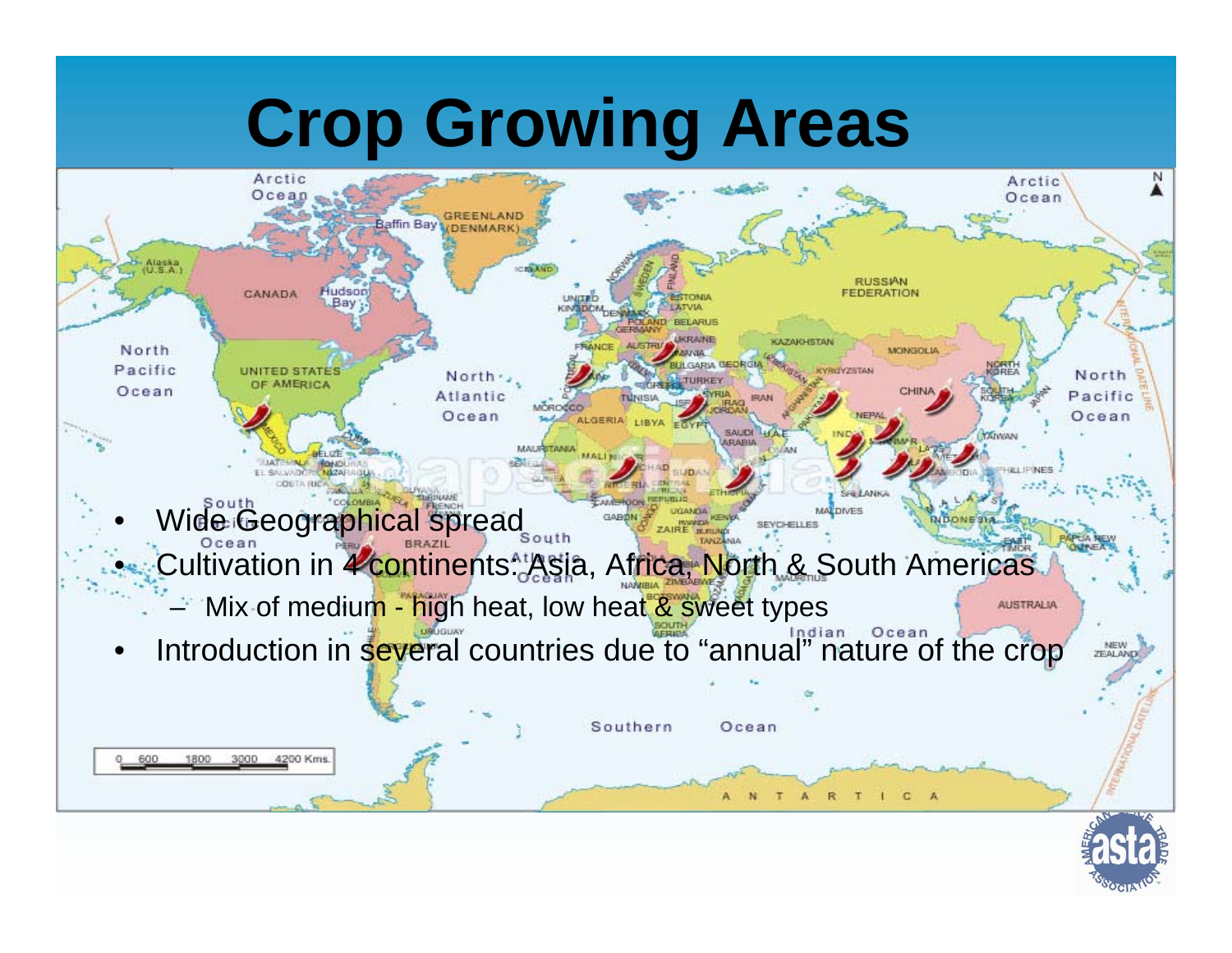### **Market Segments**

- Clear Segmentation in terms of usage
	- India the most viable source for heat & deep red color
	- China for both low & high heat, but specifically for bright orange color & an acidic taste
		- Traditionally preferred in Japan for low incidence of aflatoxin
		- Changing weather patterns lead to inconsistency in supplies
	- Mexico specific flavor profiles for Jalapeños, Anchos, Guijillo, Chipotle etc.
	- and the state of the state South Africa becoming the only source for "birds' eye chillies
	- –Peru & China new alternatives for high color paprika
	- – Bangladesh, Pakistan (dundicuts & cayenne) now net importers of chillies

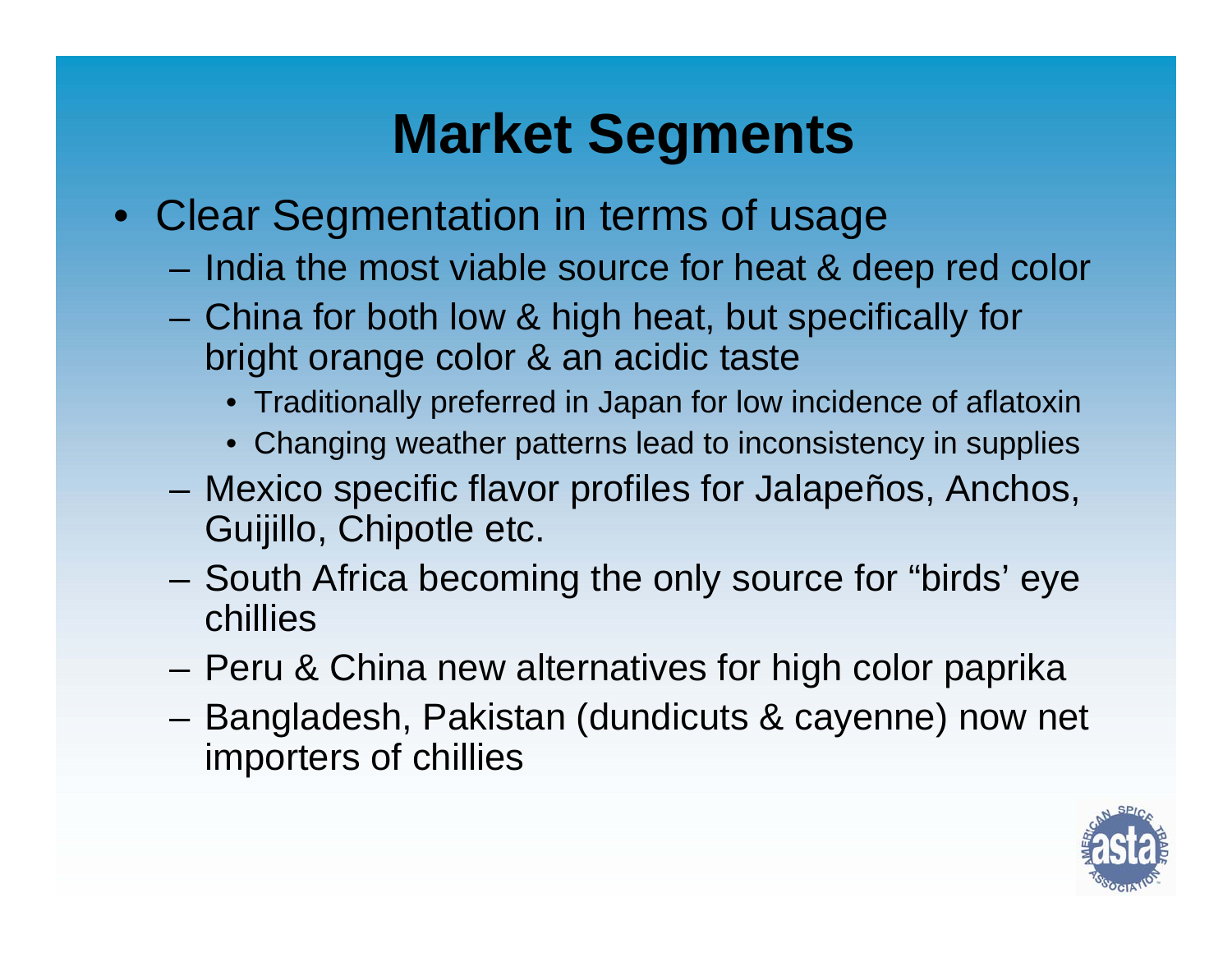#### **Chilly – World Average Production**

|                   | <b>Production</b> |           |
|-------------------|-------------------|-----------|
| <b>Country</b>    | (MT)              | Area (Ha) |
| <b>India</b>      | 1200000           | 809000    |
| China             | 250000            | 40000     |
| <b>Bangladesh</b> | 170000            | 150000    |
| <b>Peru</b>       | 160000            | 21500     |
| <b>Pakistan</b>   | 130000            | 66000     |
| <b>Ethiopia</b>   | 120000            | 290000    |
| Ghana             | 80000             | 12500     |
| <b>Vietnam</b>    | 78000             | 51000     |
| <b>Myanmar</b>    | 75000             | 109000    |
| <b>Mexico</b>     | 65000             | 37000     |
| <b>Nigeria</b>    | 50000             | 31200     |
| <b>Others</b>     | 421000            | 249650    |
| Total             | 2,799,000         | 1,866,850 |

*India leads!*



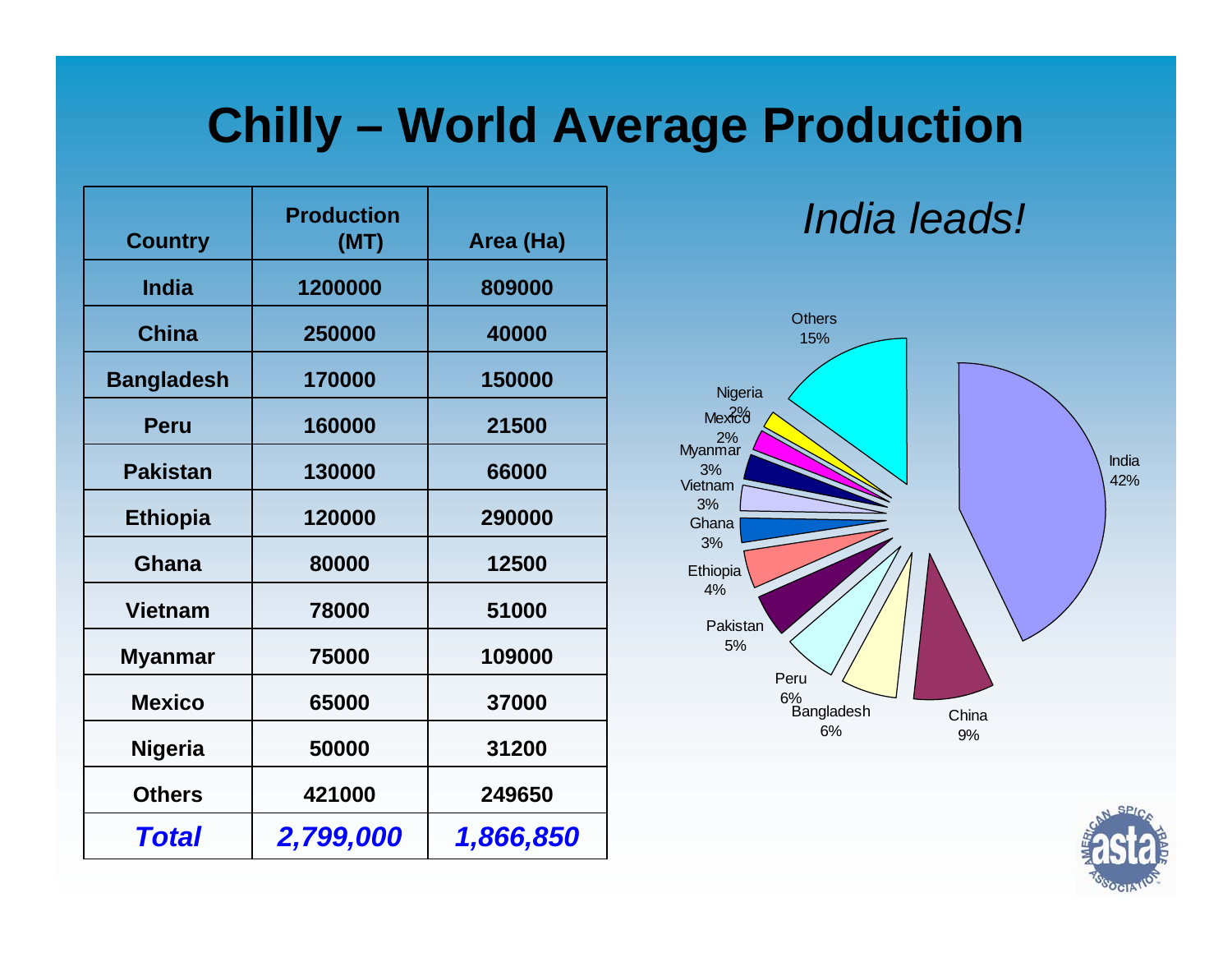

*n d i a n P a n o r a m a*

*I*

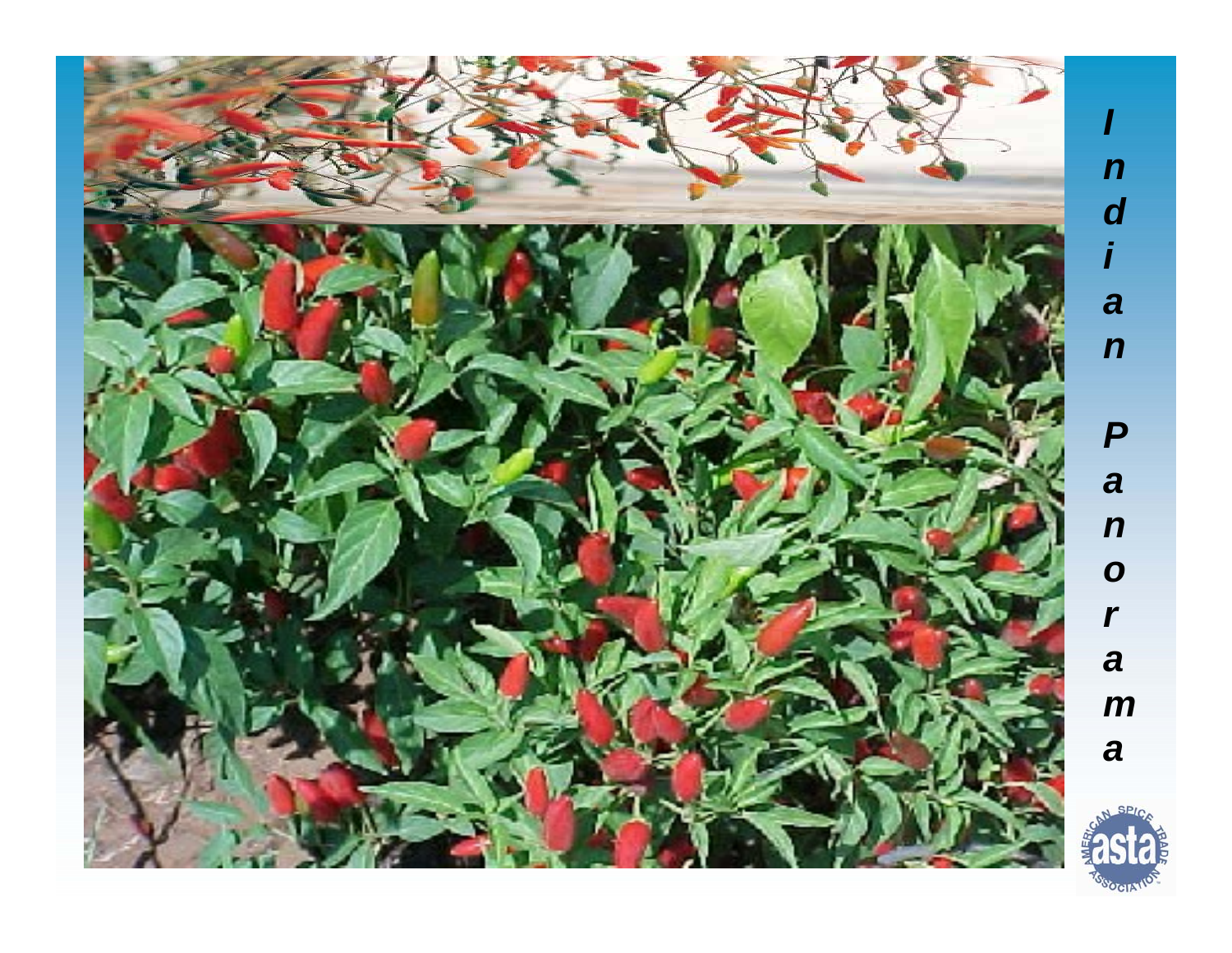#### *The land of 1.2million tons of Chillies The land of 1.2million tons of Chillies*



#### **Traditional Growing areas**

- • Andhra Pradesh: Guntur, Prakasam, Krishna
- $\bullet$ Karnataka: Bydagy
- • Maharashtra: Nagpur - increase in production by about 20% (2009: 45 - 50000 MT)
- • Madhya Pradesh: Indore increase in production in Bedia & Dhamnod markets by about 15 (2009: 50- 55000 MT)
- • Tamil Nadu: Sankaran Koil & Virudhunagar

#### **New areas**

- • Karnataka: Bellary, Raichur, Gulbarga
- • Andhra Pradesh: Khammam, Warangal, Bhadrachalam
- • Orissa : Increase in production by 10% last year. (60000 to 65000 MT)
- •North East :Quantity not known

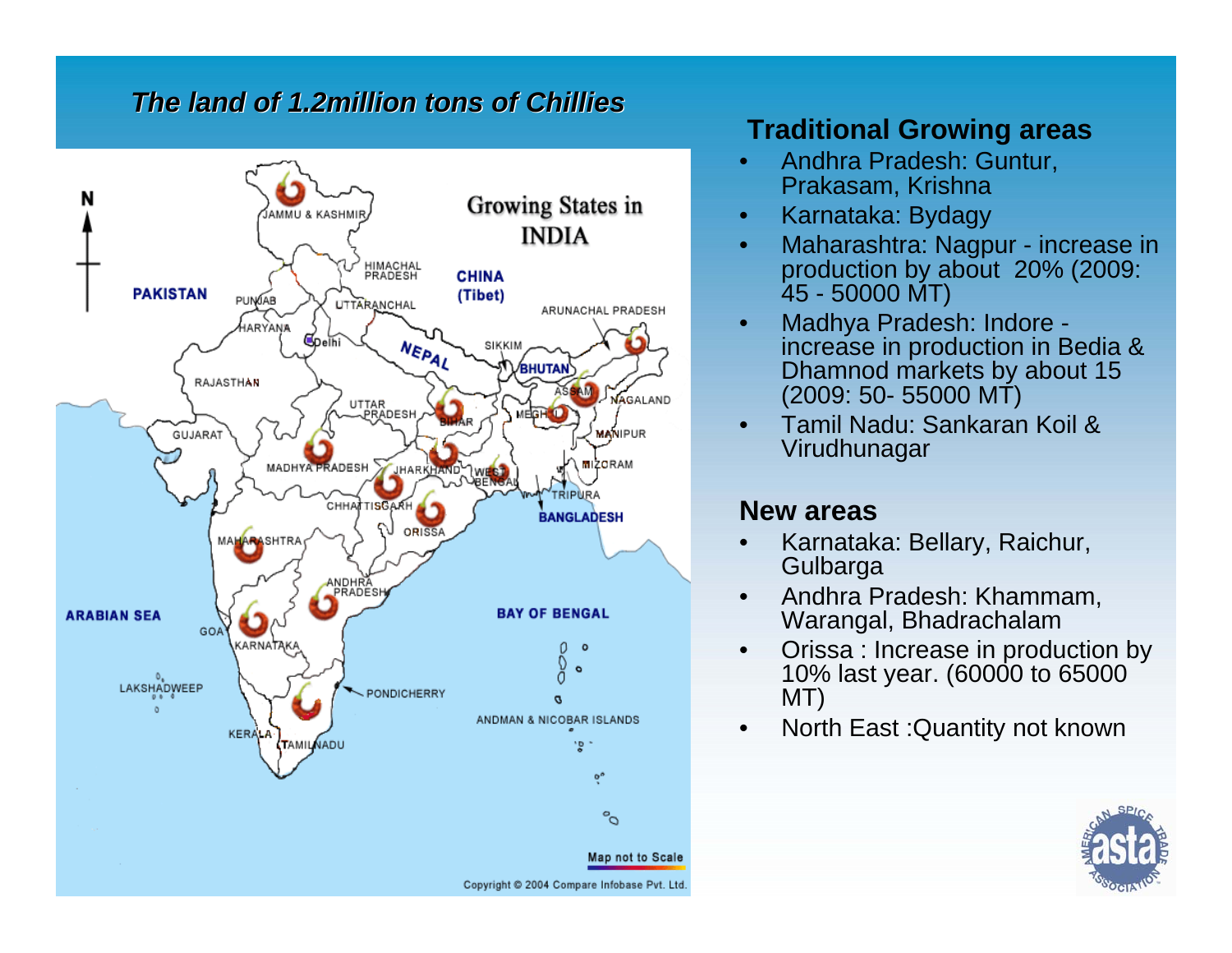### **India State Wise Production 2009**

| ANDHRA<br>PRADESH<br><b>BAY OF BENGAL</b><br><b>ARABIAN SEA</b><br>GOA<br>KARNATAK<br>o<br>$\ddot{\phantom{0}}$<br>LAKSHADWEEP<br><b>PONDICHERRY</b><br>G<br>$\ddot{\rm{o}}$<br>ANDMAN & NICOBAR ISLANDS<br><b>KERALA</b><br>TAMILNADU<br>'혼'<br>0 <sup>0</sup><br>$O^{\circ}$ | N<br>JAMMU & KASHMIF<br>HIMACHAL<br>PRADESH<br><b>PAKISTAN</b><br>PUNDAB<br><b>UTTARANCHAL</b><br>HARYANA<br><b>M</b> Delhi<br>NEPAL<br><b>RAJASTHAN</b><br>UTTAR<br>CPRADESH<br><b>GUJARAT</b><br><b>MADHYA PRADESH</b><br>JHARKHAND<br>CHHATTISGARH<br>ORISSA<br>HTR/ | Growing States in<br><b>INDIA</b><br><b>CHINA</b><br>(Tibet)<br>ARUNACHAL PRADESH<br>SIKKIM<br><b>BHUTAN</b><br>ASSAM<br><b>NAGALAND</b><br>łG.<br><b>MANIPUR</b><br><b>MIZORAM</b><br>WEST<br>TRIPURA<br><b>BANGLADESH</b> |
|--------------------------------------------------------------------------------------------------------------------------------------------------------------------------------------------------------------------------------------------------------------------------------|-------------------------------------------------------------------------------------------------------------------------------------------------------------------------------------------------------------------------------------------------------------------------|-----------------------------------------------------------------------------------------------------------------------------------------------------------------------------------------------------------------------------|
|                                                                                                                                                                                                                                                                                |                                                                                                                                                                                                                                                                         | Map not to Scale<br>Copyright @ 2004 Compare Infobase Pvt. Ltd                                                                                                                                                              |

| <b>Major States</b>   | Qty<br>$(500$ MT) | % Share |
|-----------------------|-------------------|---------|
| <b>Andhra Pradesh</b> | 672               | 58%     |
| Karnataka             | 145               | 12%     |
| Orissa                | 64                | 5%      |
| <b>West Bengal</b>    | 50                | 4%      |
| <b>Madhya Pradesh</b> | 55                | 5%      |
| Maharashtra           | 51                | 4%      |
| Gujarat               | 42                | 4%      |
| <b>Tamil Nadu</b>     | 43                | 4%      |
| <b>Other States</b>   | 45                | 4%      |
| Total                 | 1167              | 100%    |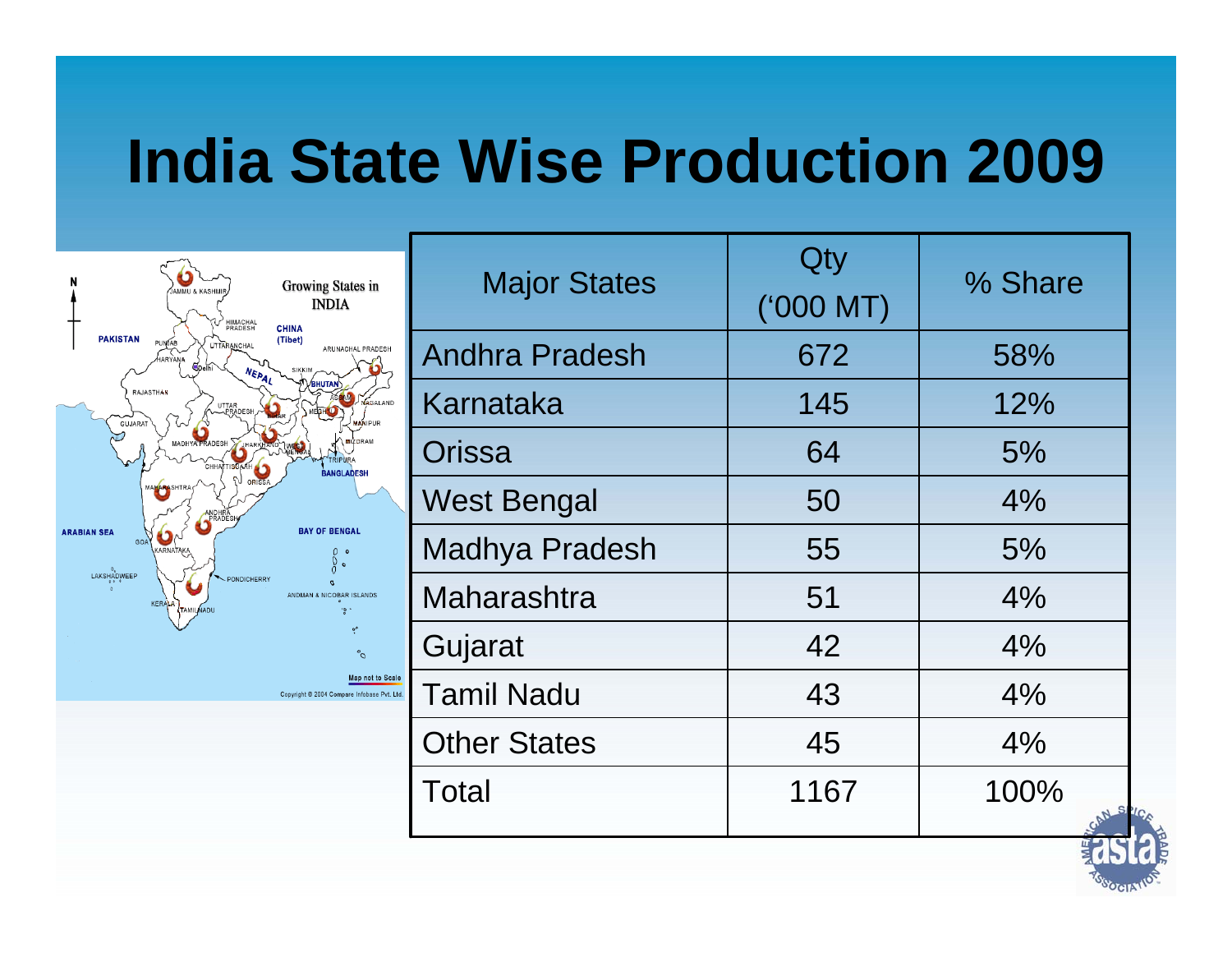# Production Figures 2005-09

| Year | Acreage<br>$(000 \text{ Ha})$ | Volume<br>('000 Tons) | Productivity<br>(Kg/Ha) |
|------|-------------------------------|-----------------------|-------------------------|
| 2005 | 737                           | 1185                  | 1544                    |
| 2006 | 654                           | 1014                  | 1550                    |
| 2007 | 737                           | 1242                  | 1685                    |
| 2008 | 805                           | 1297                  | 1611                    |
| 2009 | 750                           | 1167                  | 1550                    |

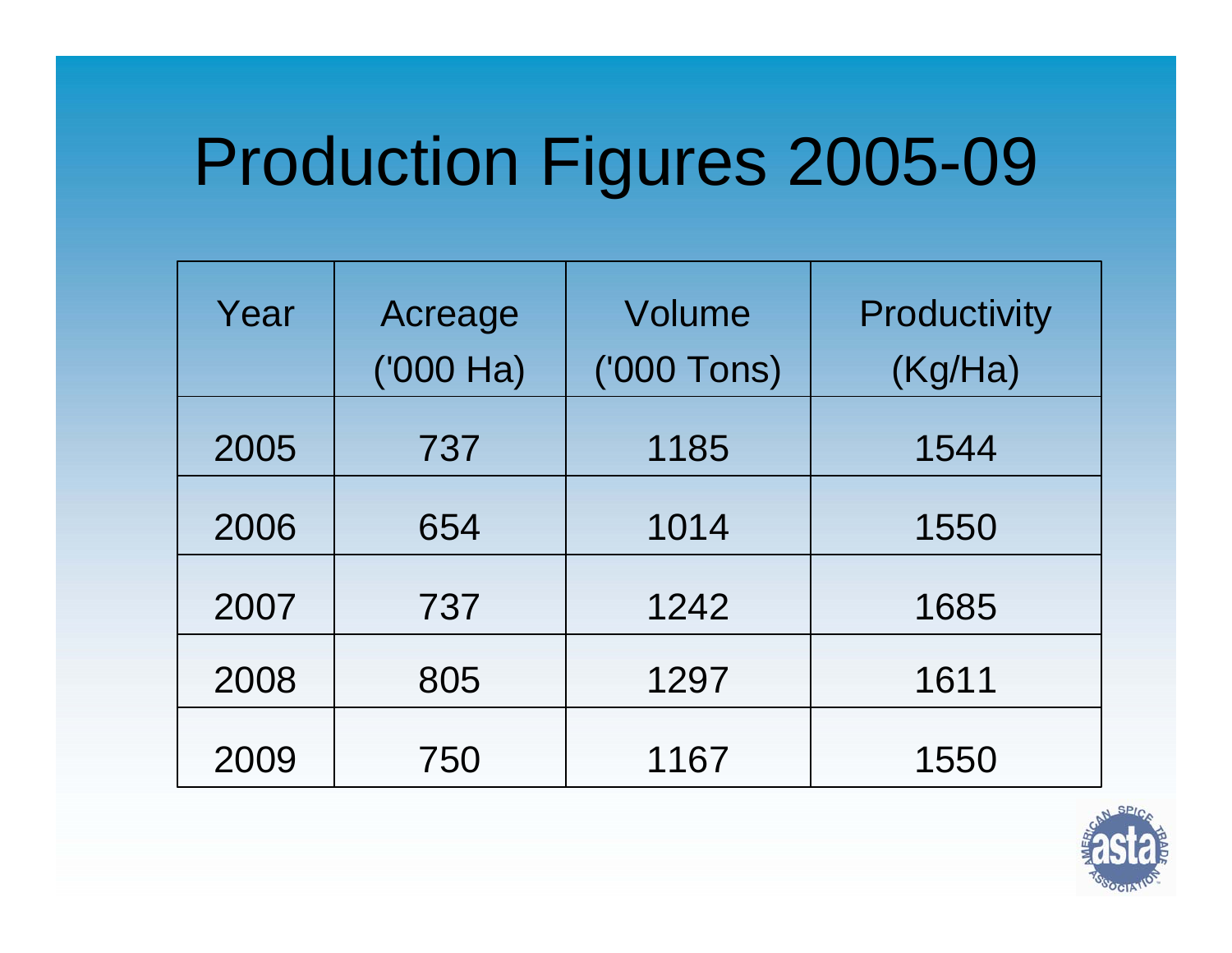- US941: Recently introduced medium heat variety. High yield & better color in comparison to its predecessor US 341
- Garuda: Improved variety of Devannur Delux. High yield, better tolerance to pests & diseases in comparison to DD
- NM 208 & NM 1701: Newly introduced upper medium heat range variety. High yield in comparison to Goli & Namdhari
- SHP 4884 High yielding high heat variety that is easy to harvest in comparison to traditional Teja

*Indian S4 variety being replaced hybrids. The hybrids hybrids' share at about 55 to 60% currently share at about 55 to 60% currently*

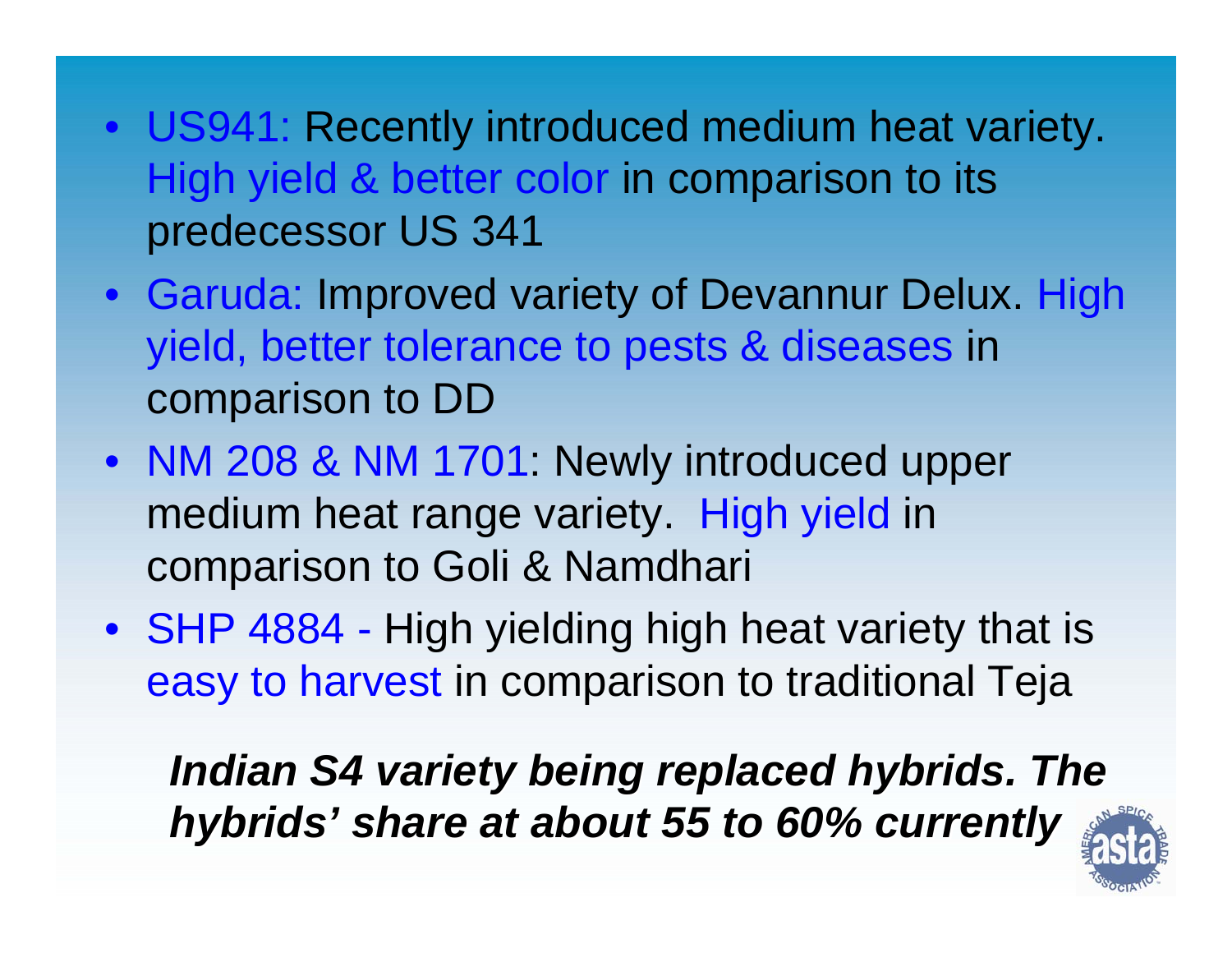### **Issues Impacting Supply**

- General
	- Competing crops
	- Disease attacks & inconsistent weather
	- **Holland** Improper Post Harvest handling
	- **Holland** and the state of the Storage availability
- For exports
	- – Increasing food safety concerns & unrealistic regulations
	- –Increase in both domestic & international consumption
	- and the state of the state Interchangeable usage of Chinese & Indian esp. Tianjin varieties

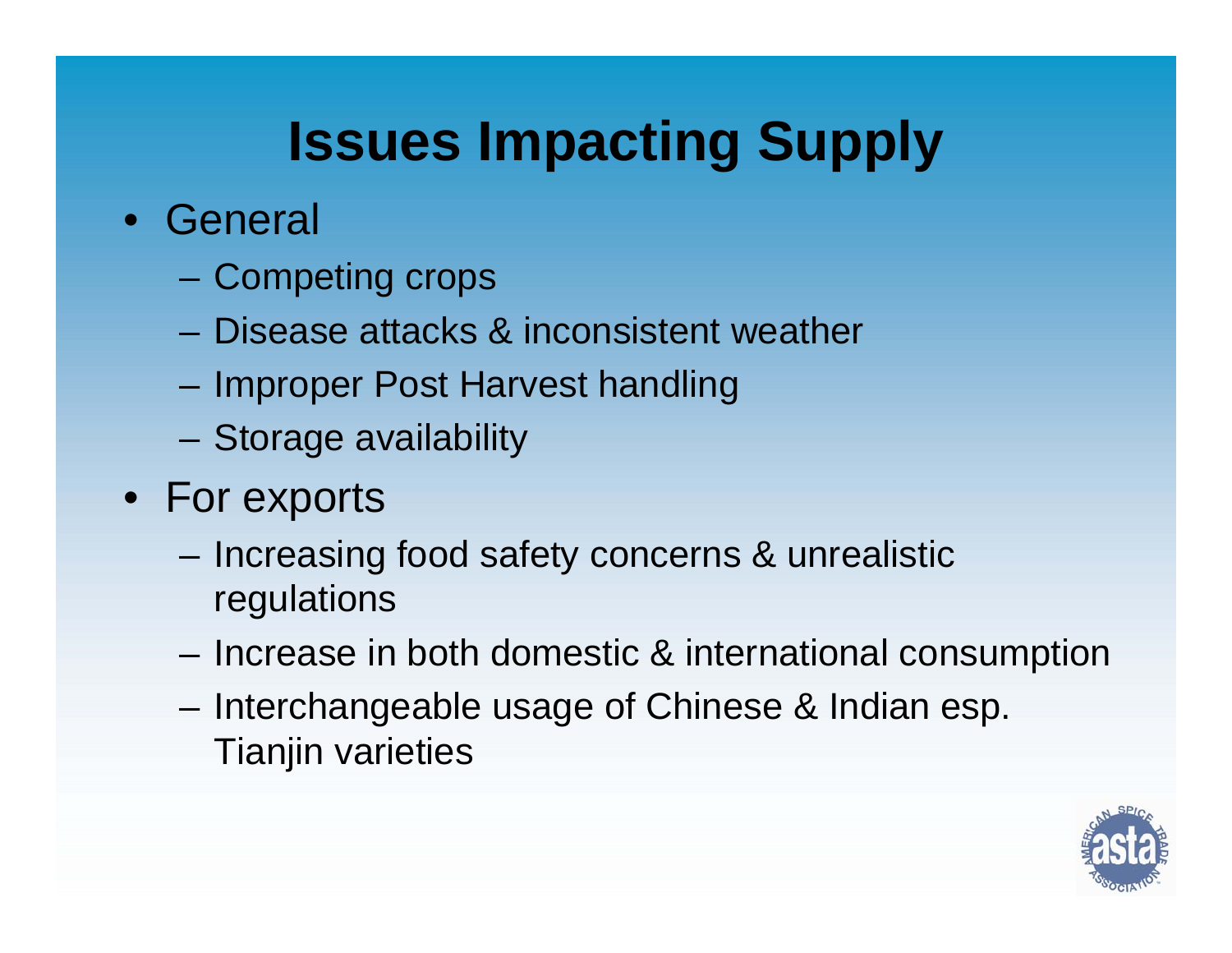#### Capsicum Exports From India: 5 year Statistics

|                                 |        | 2004/05   | 2005/06 |                     | 2006/07    |                     | 2007/08    |                     | 2008/09 |           |
|---------------------------------|--------|-----------|---------|---------------------|------------|---------------------|------------|---------------------|---------|-----------|
| <b>Item</b>                     | Qty    | Value Rs. | Qty     | <b>Value</b><br>Rs. | <b>Qty</b> | <b>Value</b><br>Rs. | <b>Qty</b> | <b>Value</b><br>Rs. | Qty     | Value Rs. |
|                                 | (Mt)   | 100,000   | (Mt)    | 100,000             | (Mt)       | 100,000             | (Mt)       | 100,000             | (Mt)    | 100,000   |
| <b>Chilly Dry</b>               | 107095 | 34798     | 76223   | 23987               | 113552     | 62769               | 161416     | 83996               | 135318  | 75600     |
| <b>Chilly</b><br><b>Ground</b>  | 21137  | 10529     | 24647   | 11454               | 20754      | 12277               | 28149      | 16785               | 30910   | 21369     |
| <b>Chilly</b><br><b>Crushed</b> | 6688   | 3948      | 6364    | 3601                | 5083       | 3515                | 7185       | 5232                | 7938    | 6820      |
| <b>Chilly Paste</b>             |        |           | 12      | 5                   | 27         | 15                  | 66         | 40                  | 19      | 6         |
| <b>Chilly Pickle</b>            |        |           | 16      | 9                   | 85         | 59                  | 47         | 37                  | 19      | 32        |
| <b>Chilly</b><br><b>Others</b>  |        |           | 72      | 26                  | 91         | 40                  | 69         | 29                  | 73      | 45        |
| <b>Total</b>                    | 134920 | 49275     | 107335  | 39082               | 139591     | 78675               | 196932     | 106120              | 174276  | 103873    |

Value realization in 5 years have moved from Rs36.50/kg to Rs59.60/kg

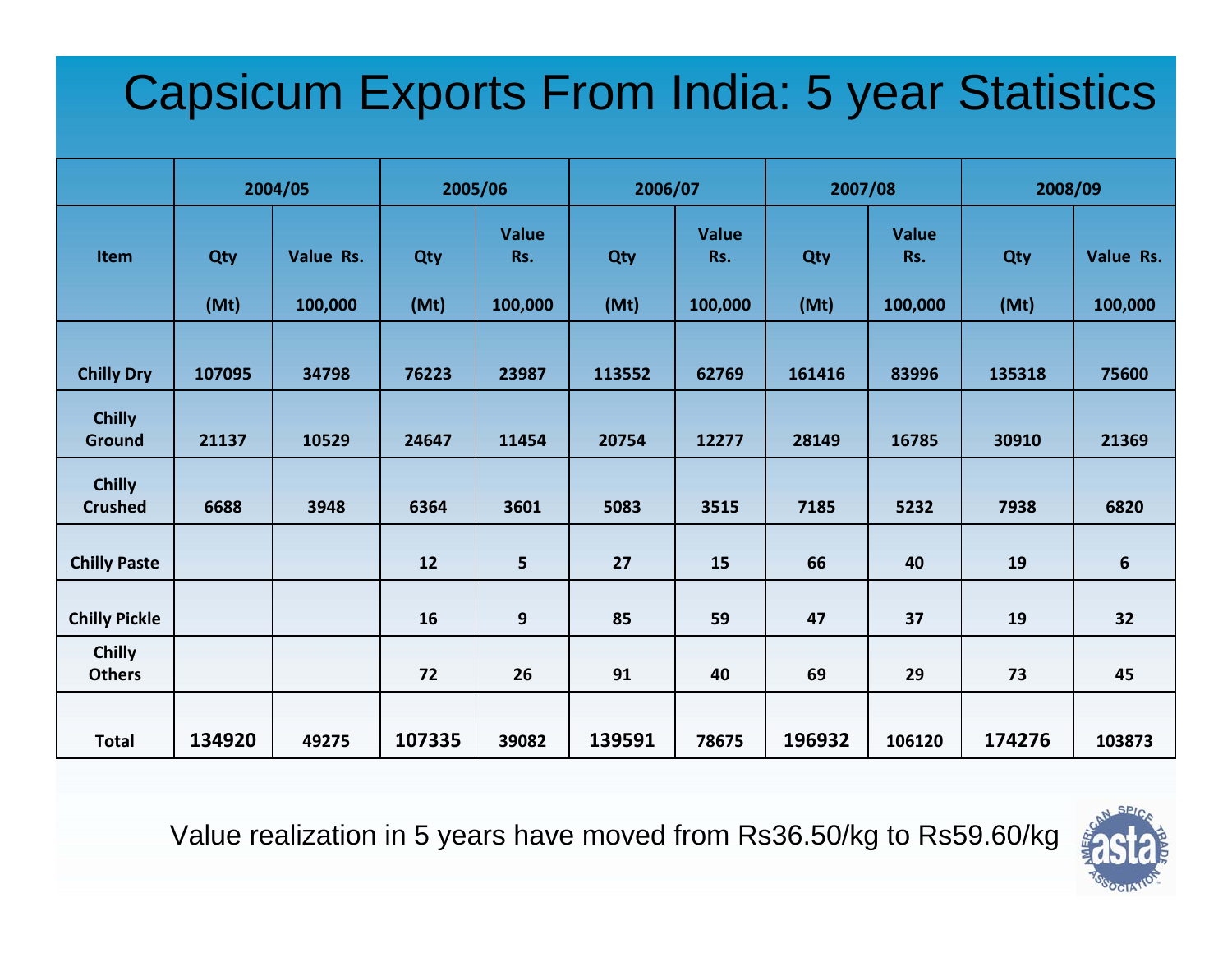#### Indian Capsicum Export Statistics

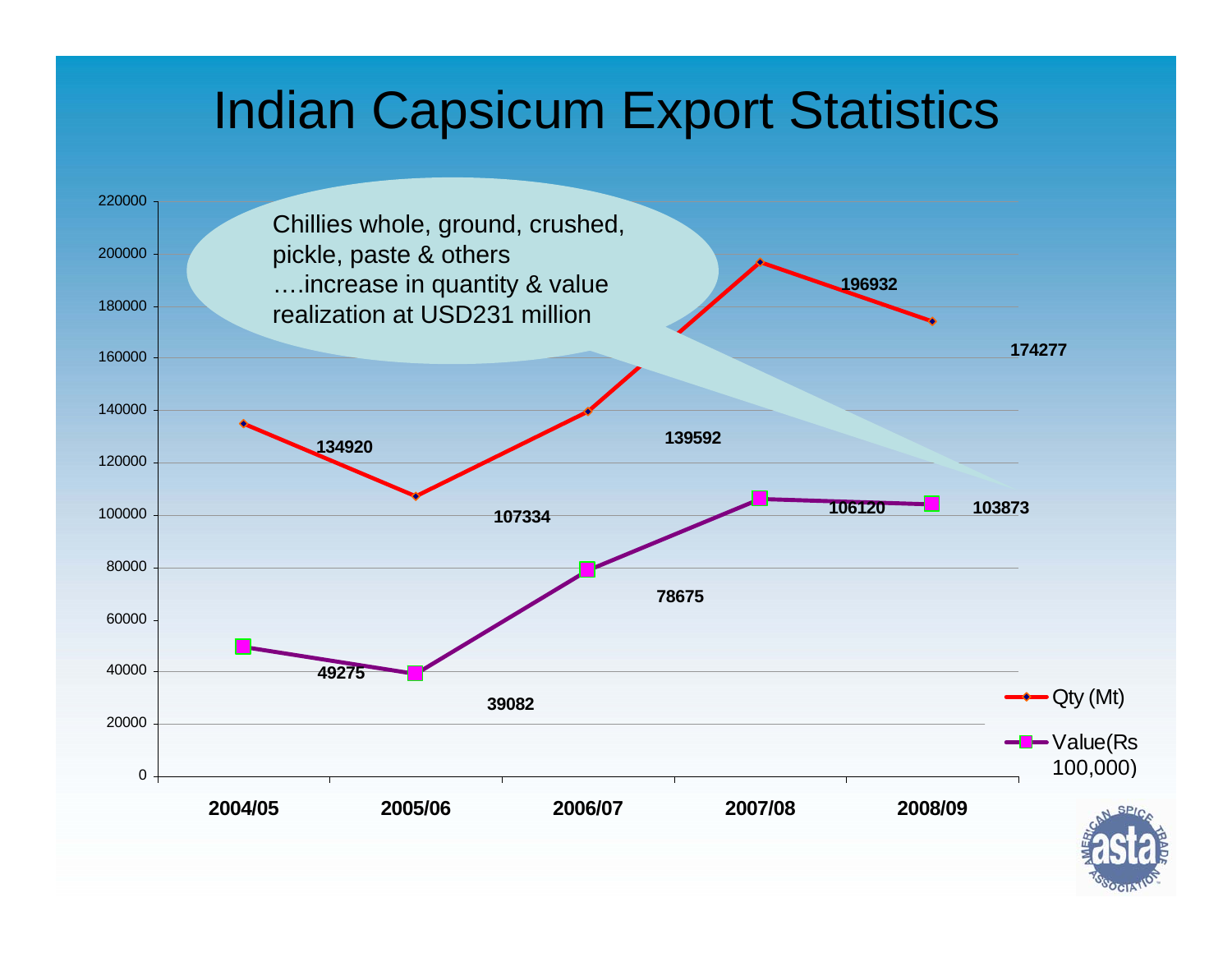#### Direction of Indian Capsicum Export

| <b>Country</b>    | 05-06<br>(mts) | 06-07<br>(mts) | 07-08<br>(mts) |
|-------------------|----------------|----------------|----------------|
| <b>Bangladesh</b> | 604            | 28,400         | 34,680         |
| China             | 490            | 673            | 1500           |
| <b>Malaysia</b>   | 26,380         | 43,080         | 51,350         |
| Pakistan          | nil            | nil            | 9900           |
| Sri Lanka         | 27,500         | 21,750         | 29,300         |
| <b>USA</b>        | 24,474         | 25,212         | 25,012         |
| <b>EU</b>         | 6248           | 4913           | 5600           |

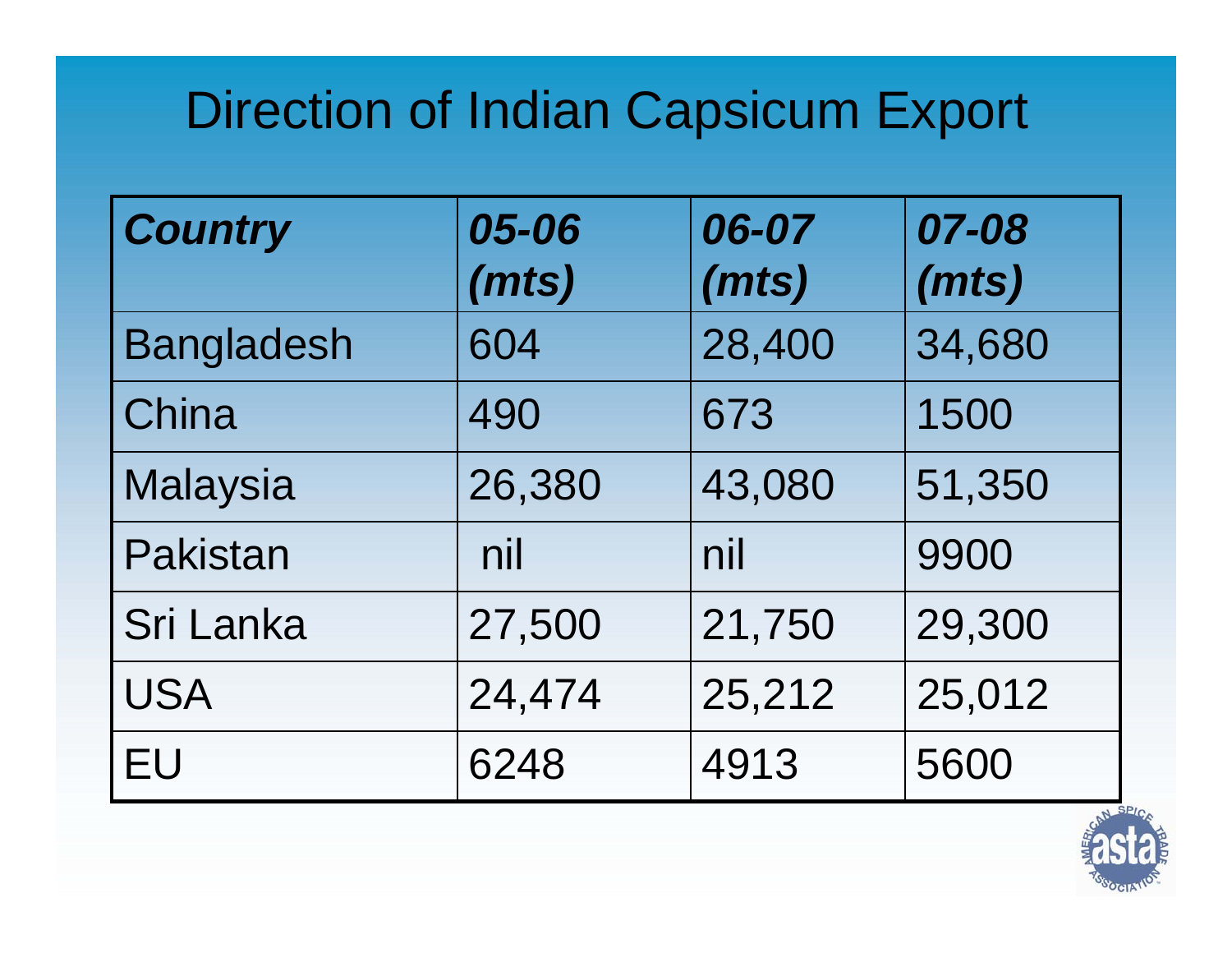#### **Growth in curry exports**



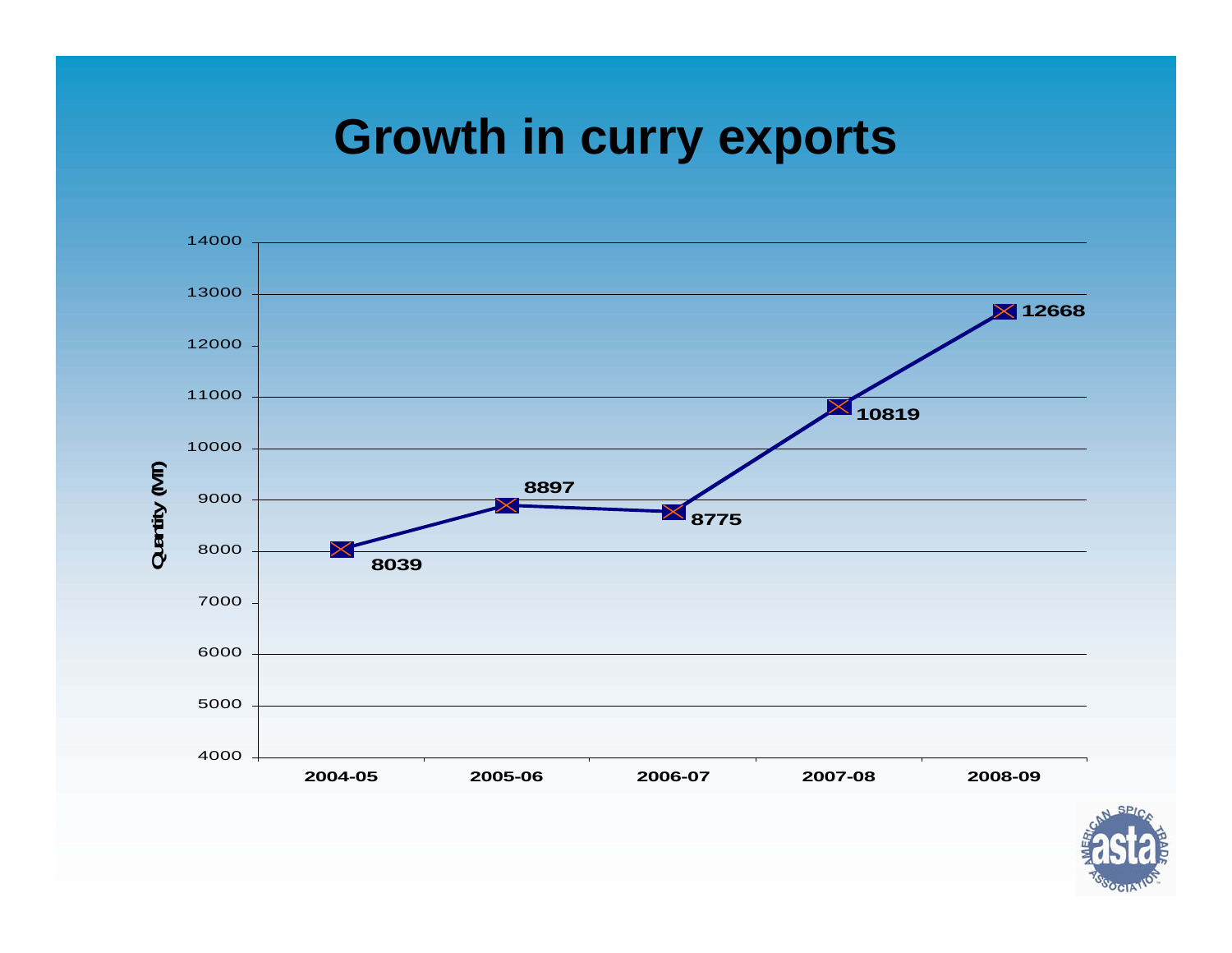### **4 Year Balance Sheet**

| <b>Quantity '000</b><br><b>Tons</b> | 2006             | 2007             | 2008 | 2009 |
|-------------------------------------|------------------|------------------|------|------|
| <b>C/F Stock</b>                    | 100              | $\boldsymbol{0}$ | 30   | 20   |
| <b>Production</b>                   | 680              | 1100             | 950  | 1000 |
| <b>Supply</b>                       | 780              | 1100             | 970  | 1020 |
| <b>Domestic</b>                     | 632              | 871              | 762  | 830  |
| <b>Export</b>                       | 148              | 209              | 188  | 160  |
| <b>Surplus</b>                      | $\boldsymbol{0}$ | 30               | 20   | 30   |

*Increased Export during last three years & unfavorable weather conditions during harvest period has kept the surplus at low levels*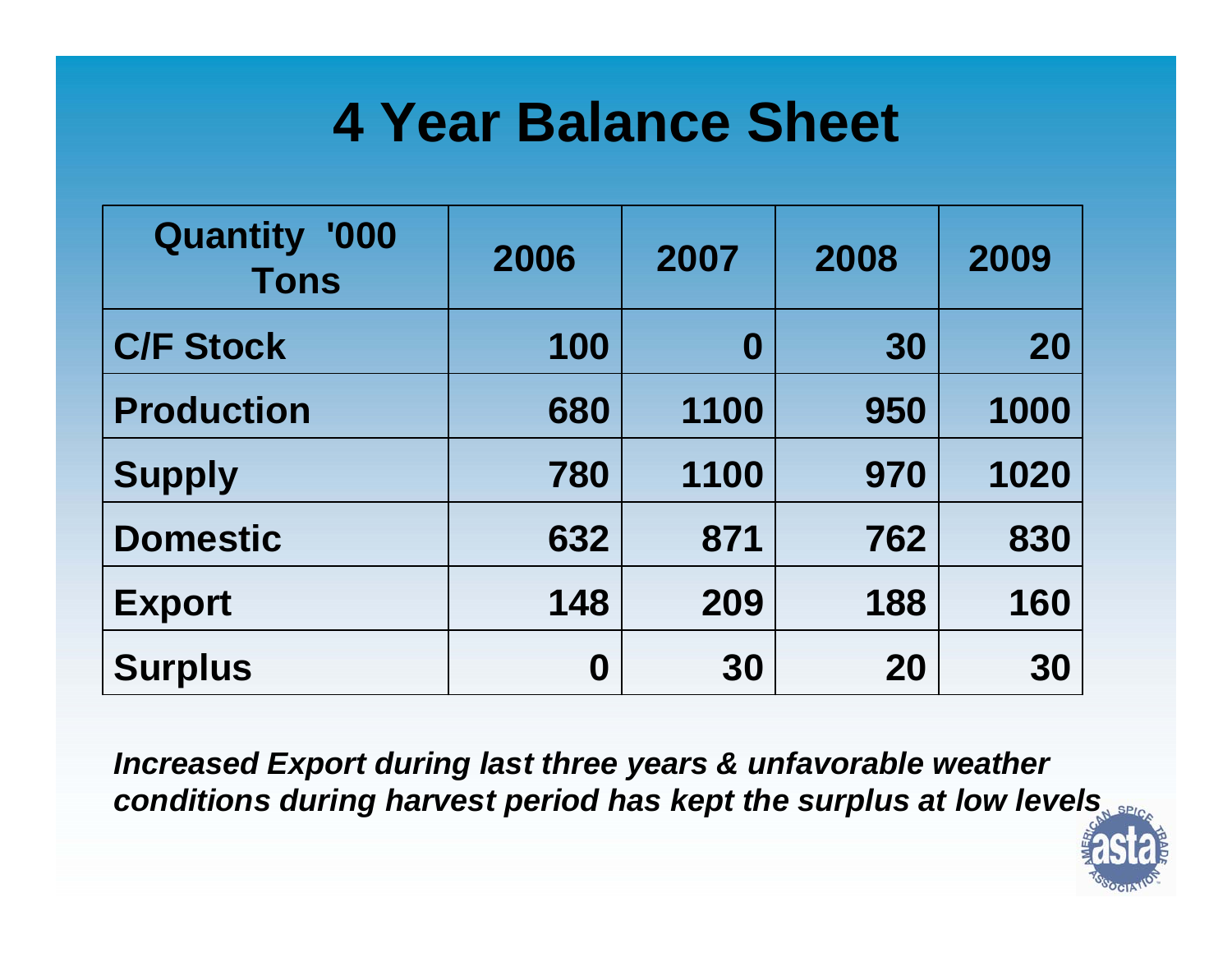### **Issues Impacting Price**

- High(er) costs of cultivation
	- Unavailability or costlier of labor due to NREP (National Rural Employment Program)
- Domestic factors: Increase in awareness of food safety, value addition & consumption
- Loss due to poor post harvest handling
- Development of more Cold storage facilities
- Commodity Exchange, speculators & ecommerce

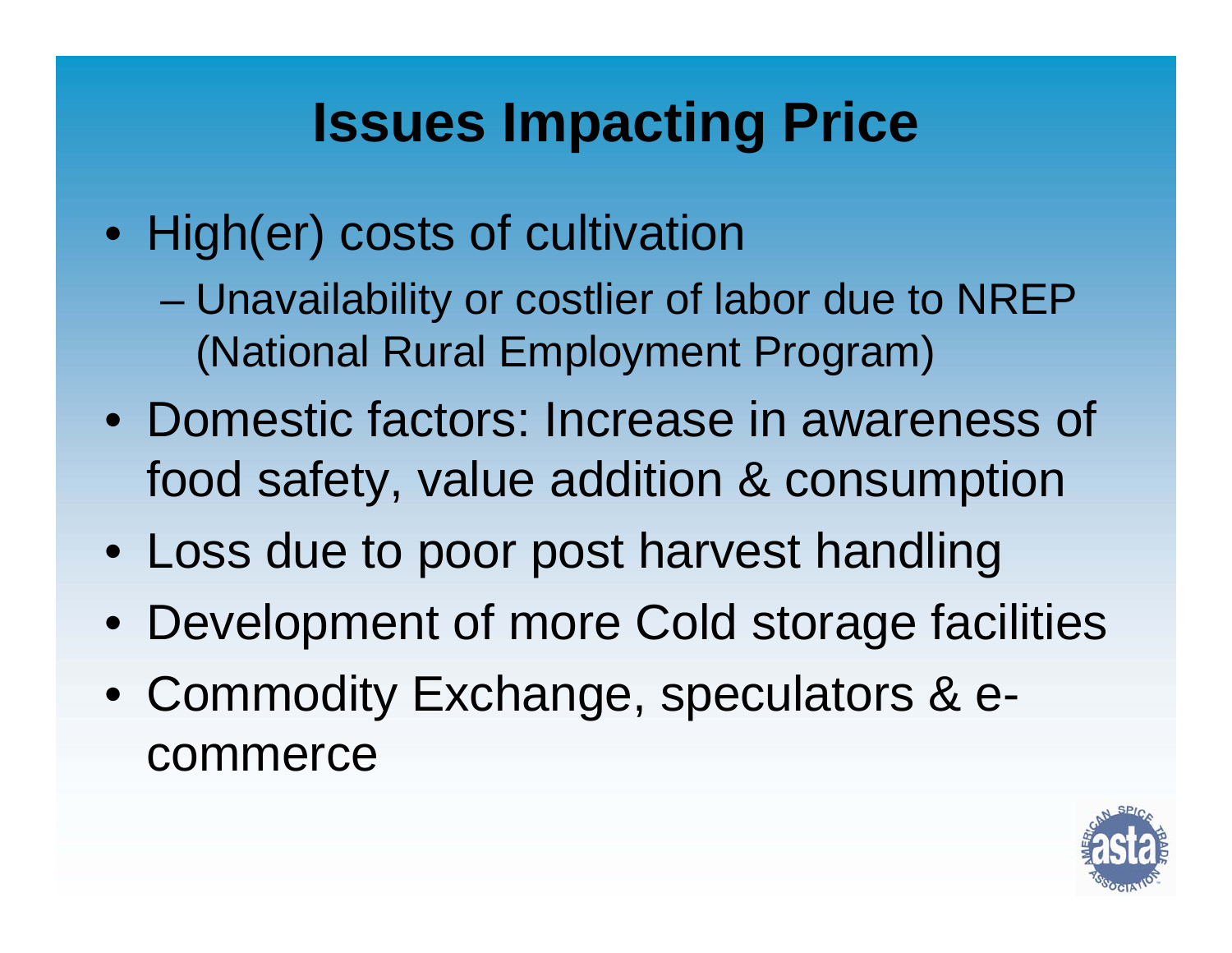#### **Average Cultivation Costs (INR per acre)**

- 25% increase in overall Production Costs
	- Limited availability of labor and doubling of wages
	- Land lease rates rising due to infrastructure development
	- Increase in fuel prices impacting logistics cost
	- – Usage of safe but expensive agro chemicals
- • *At an average of 2mts yield per acre, USD\$1= Rs44/, the farm gate price is USD\$0.40/lb*

| <b>Land lease value</b>                      | 16000 | 21% |
|----------------------------------------------|-------|-----|
| <b>Land Preparation</b>                      | 3000  | 4%  |
| Seeds, Treatment, Nursery<br>etc             | 4000  | 5%  |
| Transplanting, Weeding &<br>Interplanting    | 8000  | 10% |
| Fertilizers, pesticides,<br>growth promoters | 26000 | 34% |
| Irrigation                                   | 5000  | 6%  |
| Harvesting & post harvest<br>handling        | 15000 | 19% |
| <b>Total Cultivation cost per</b><br>acre    | 77000 |     |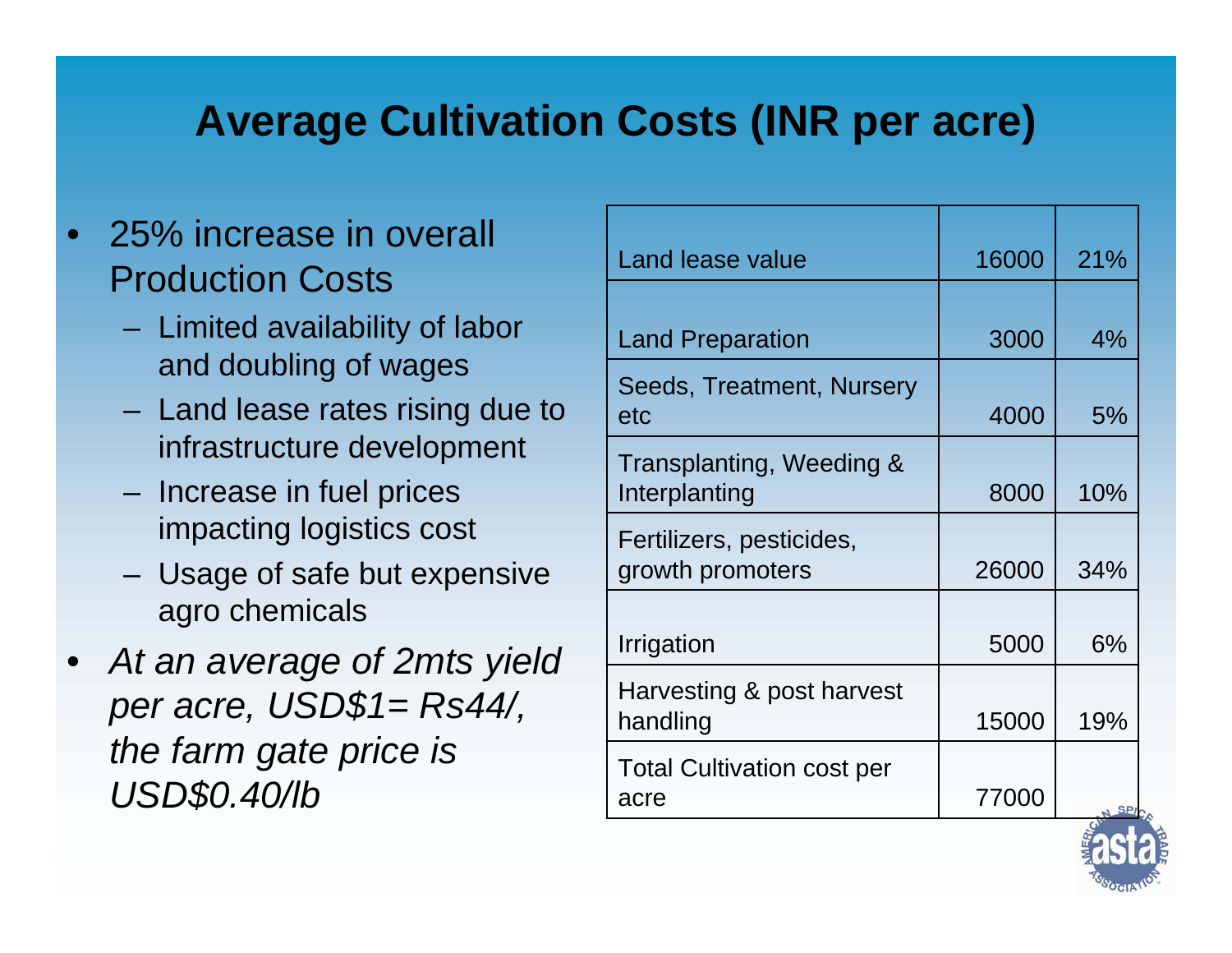# Food Safety Concerns

- Capsicums considered "high risk" category
- Typical contaminants extraneous matter, filth, insect frags, illegal dyes from cross contamination
- Aflatoxin, Agri chemicals, Heavy metals levels
	- – Better agricultural practices, post harvest handling, storage
- New EU legislation of OTA & Non-POAO
- *Technology is our biggest challenge!*

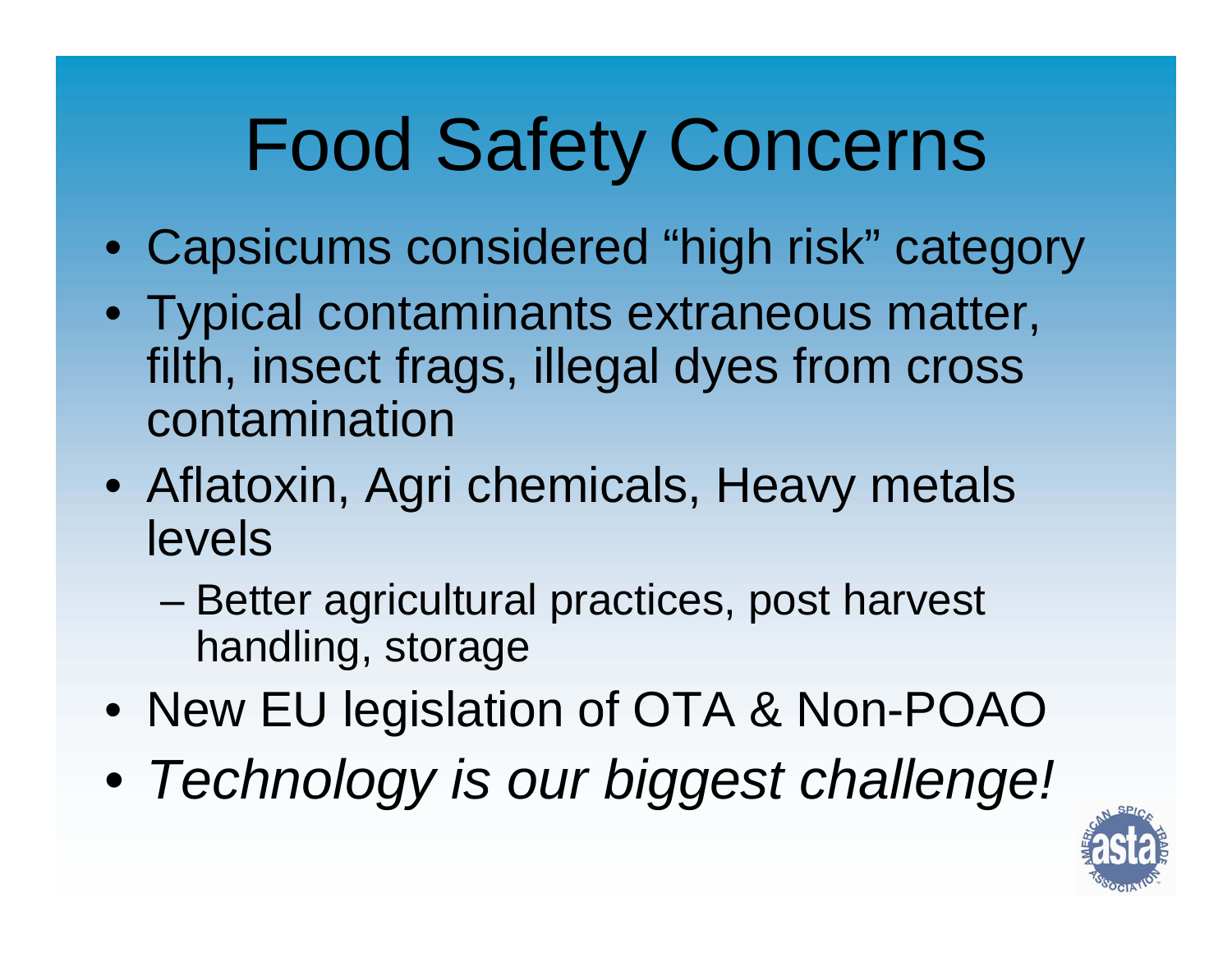## Contaminants at farm level

- Cross Contamination from nearby fields
- Improper washing of spray equipment
- Indiscriminate use of inorganic fertilizers & synthetic pyrethroids
- Use of "doctored" growth promoters & not so safe chemicals
- Recycled old jute bags

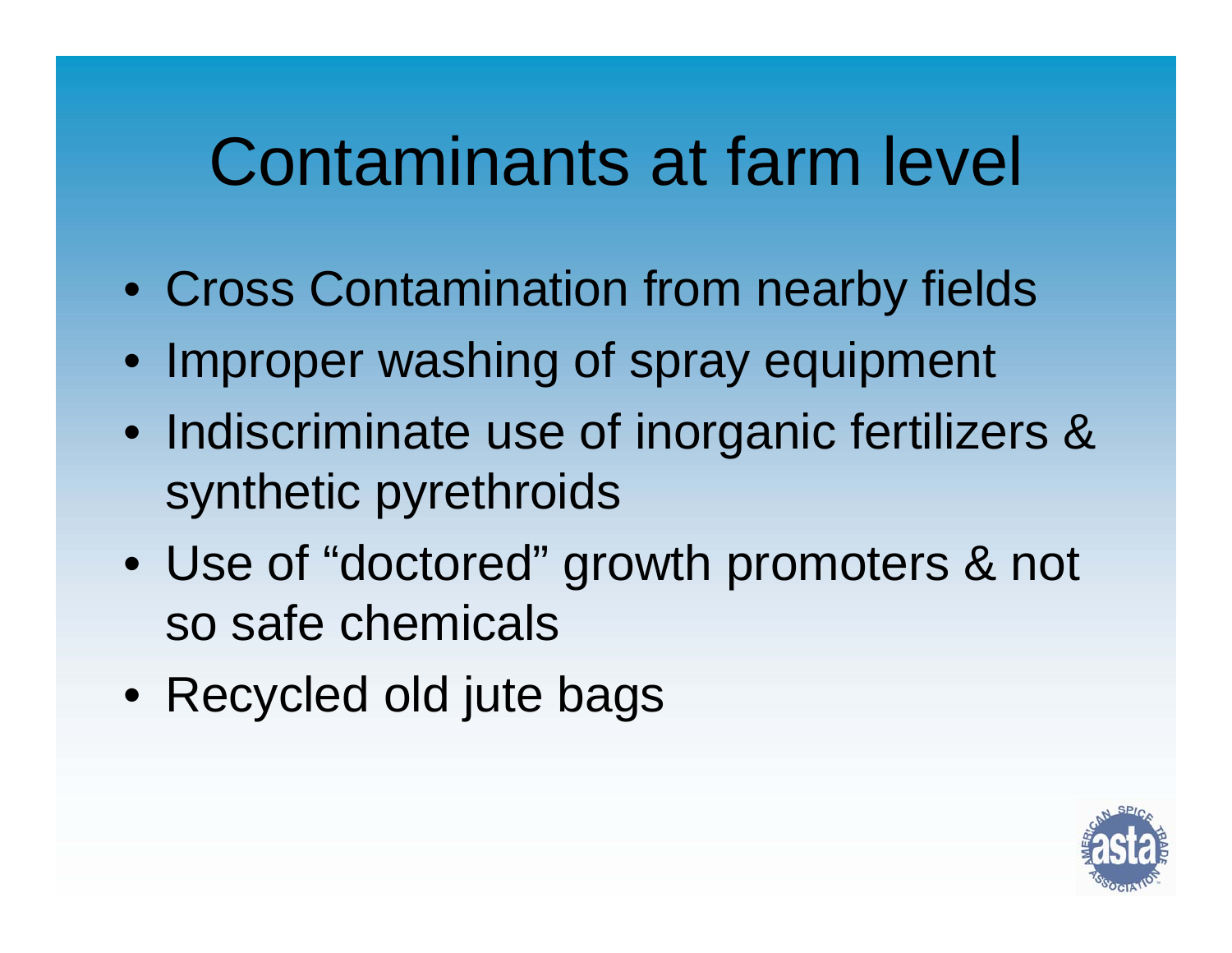## New Farming Techniques

- Crop rotation with French beans, cereals and intercropping with marigold
- Use of Onion & Garlic to reduce Nematodes
- Certified seeds of resistant/tolerant varieties
- Maintaining Border Crops like Maize, Sorghum that restrict the immigrant insects
	- – provides habitat for build up of the natural predator's fauna.

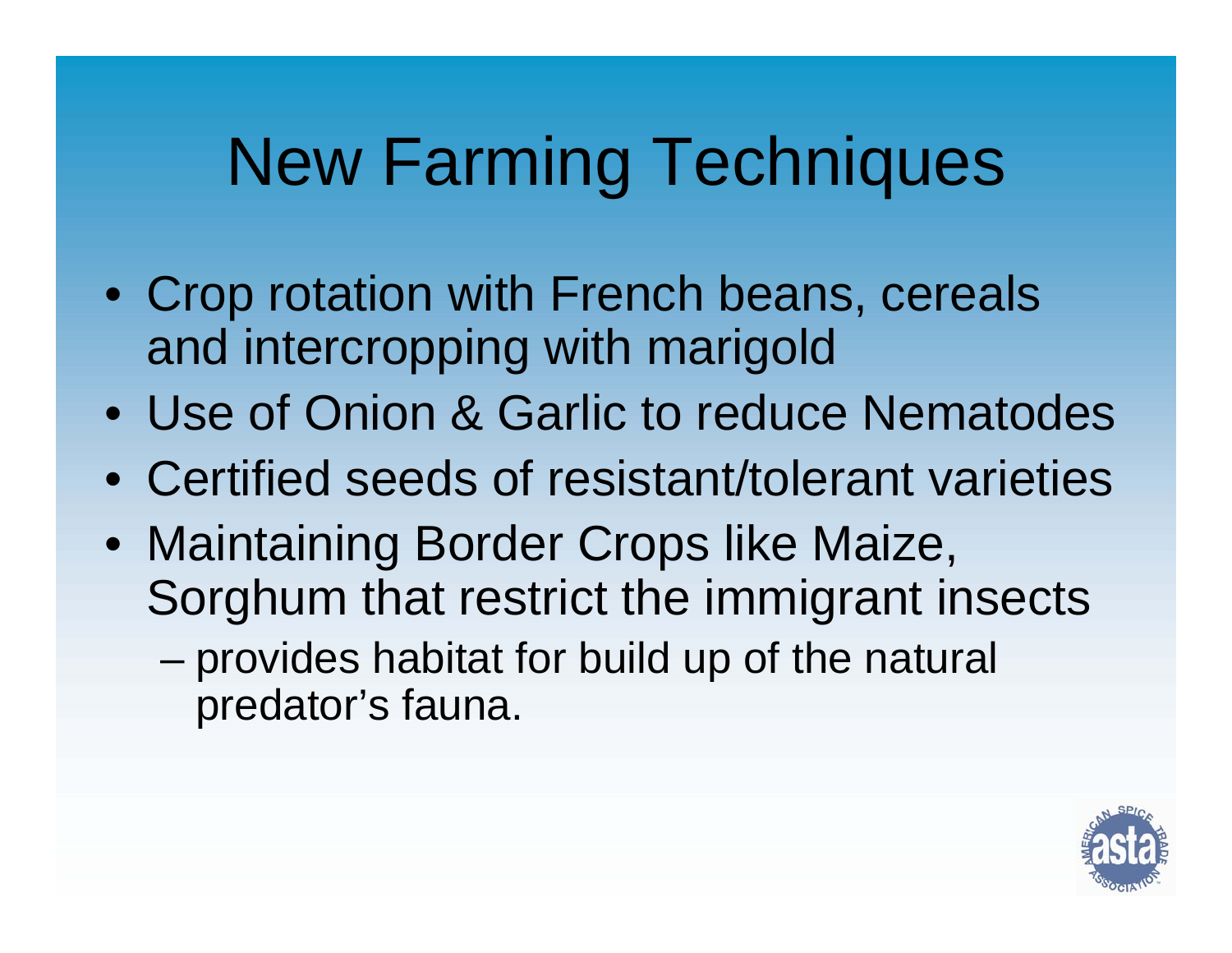# New Farming Techniques

- $\bullet$  Soil solarization using transparent polythene sheets on nursery beds to help kill weed seeds, nematodes and resting stages of insects.
- $\bullet$  Pheromone traps and light traps to monitor adult moth density of Helicoverpa and Spodoptera.
- • Poison bating - Mixing rice bran, pesticide and molasses and placing it near the plant base during evening hours to attract larvae of borers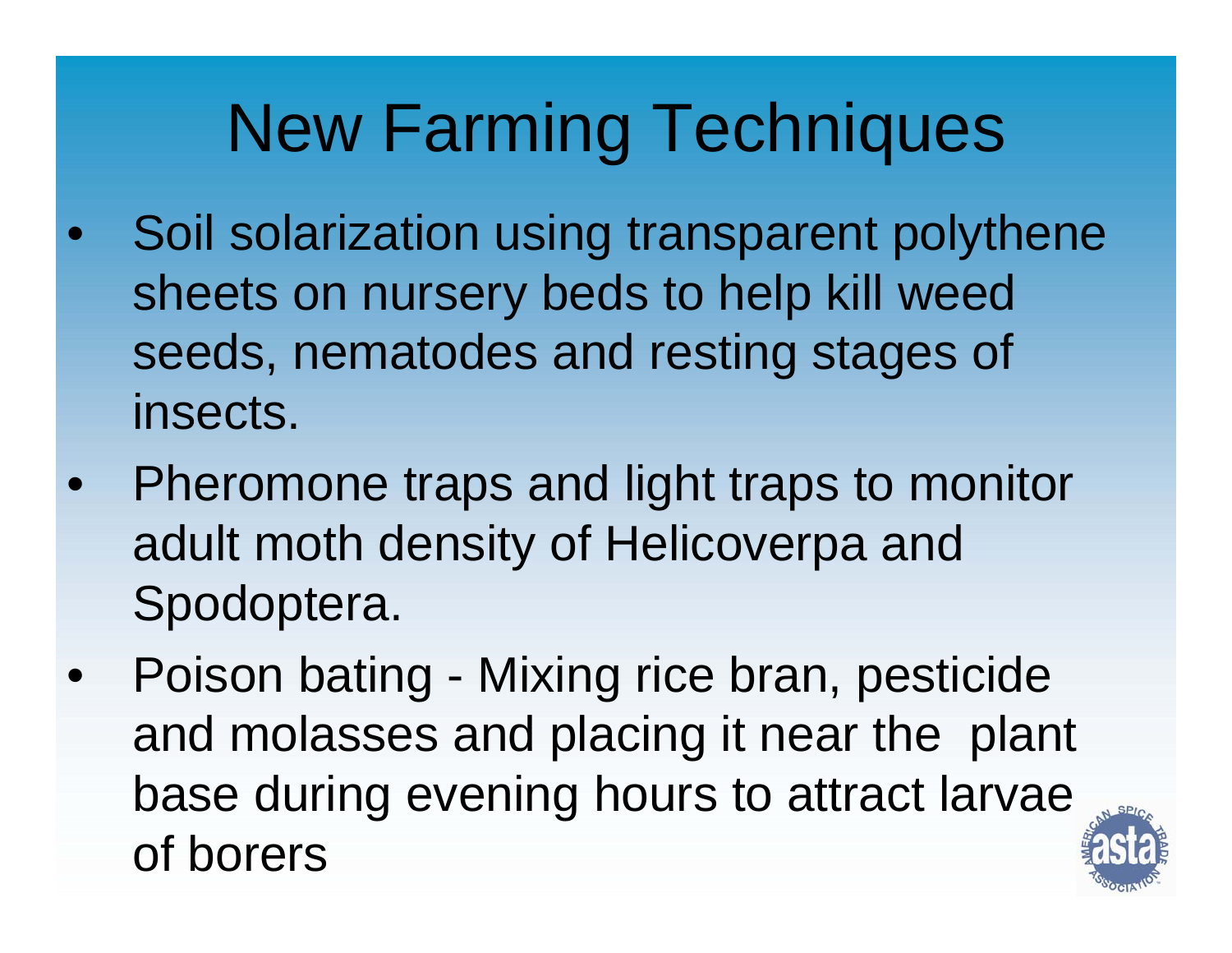# **New Farming Techniques**

- $\bullet$  Harvesting at right time, when the pods are well ripened
- •*Differential harvesting*
- $\bullet$  *Use of clean vessels & new gunny bags while transporting*
- • Harvested pods kept in heaps, either indoors or in shade, away from direct sunlight for one day, so as to develop uniform red color
- • *Pods dried under sun by spreading them out on clean, dry mats or concreted surfaces*

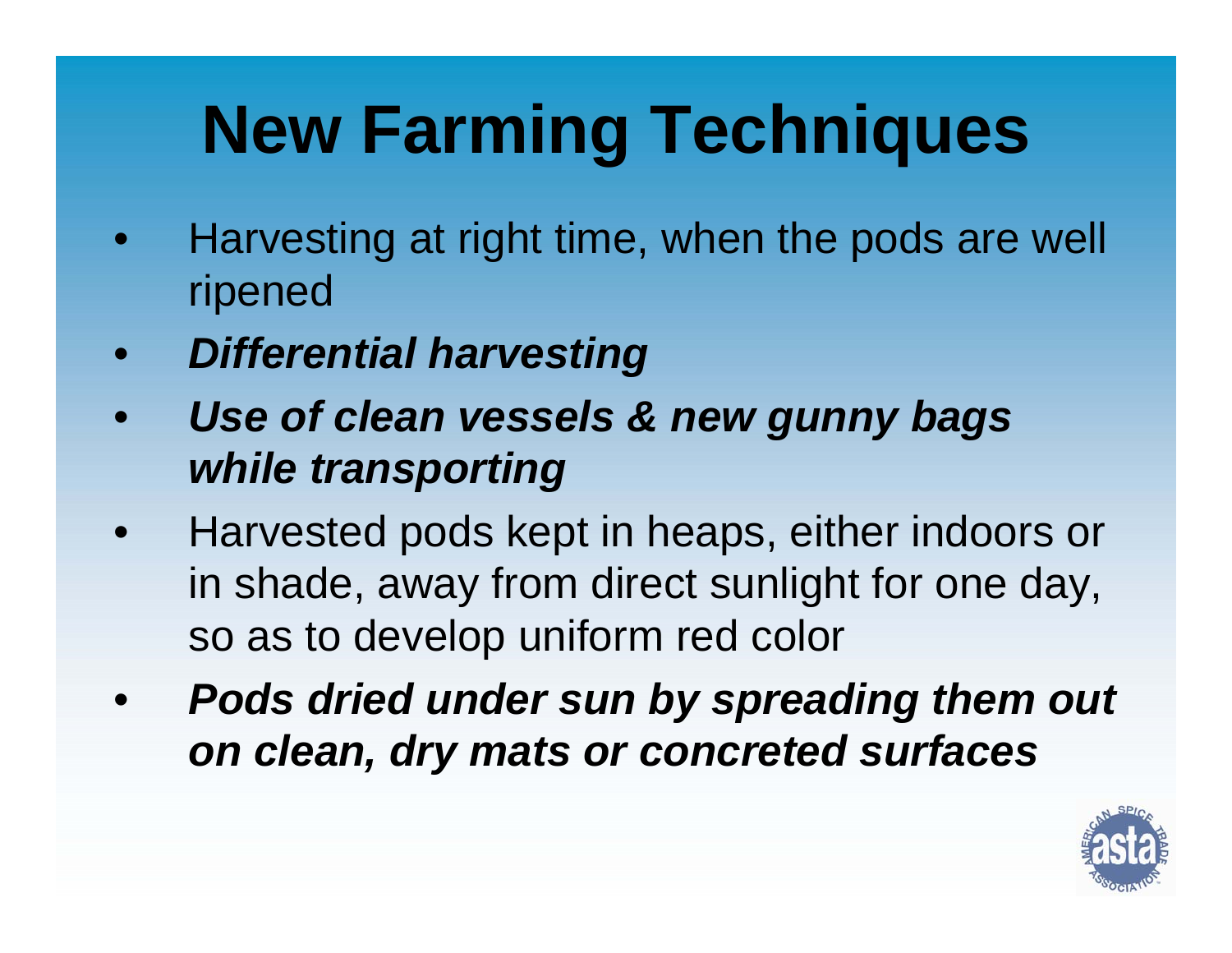## **Post Harvest Handling**

- $\bullet$  Preparation of proper drying yards or use of tarpaulins
- •Regular turning of pods during noon hour
- $\bullet$  Pathways in drying yards to avoid physical damage to pods
- • Material kept in a heap & loosely covered by clean gunny bags or tarpaulin at night
- • Selection of drying yard away from the road and water sources
- • Packing done during early morning hours at 10 – 12%moisture.

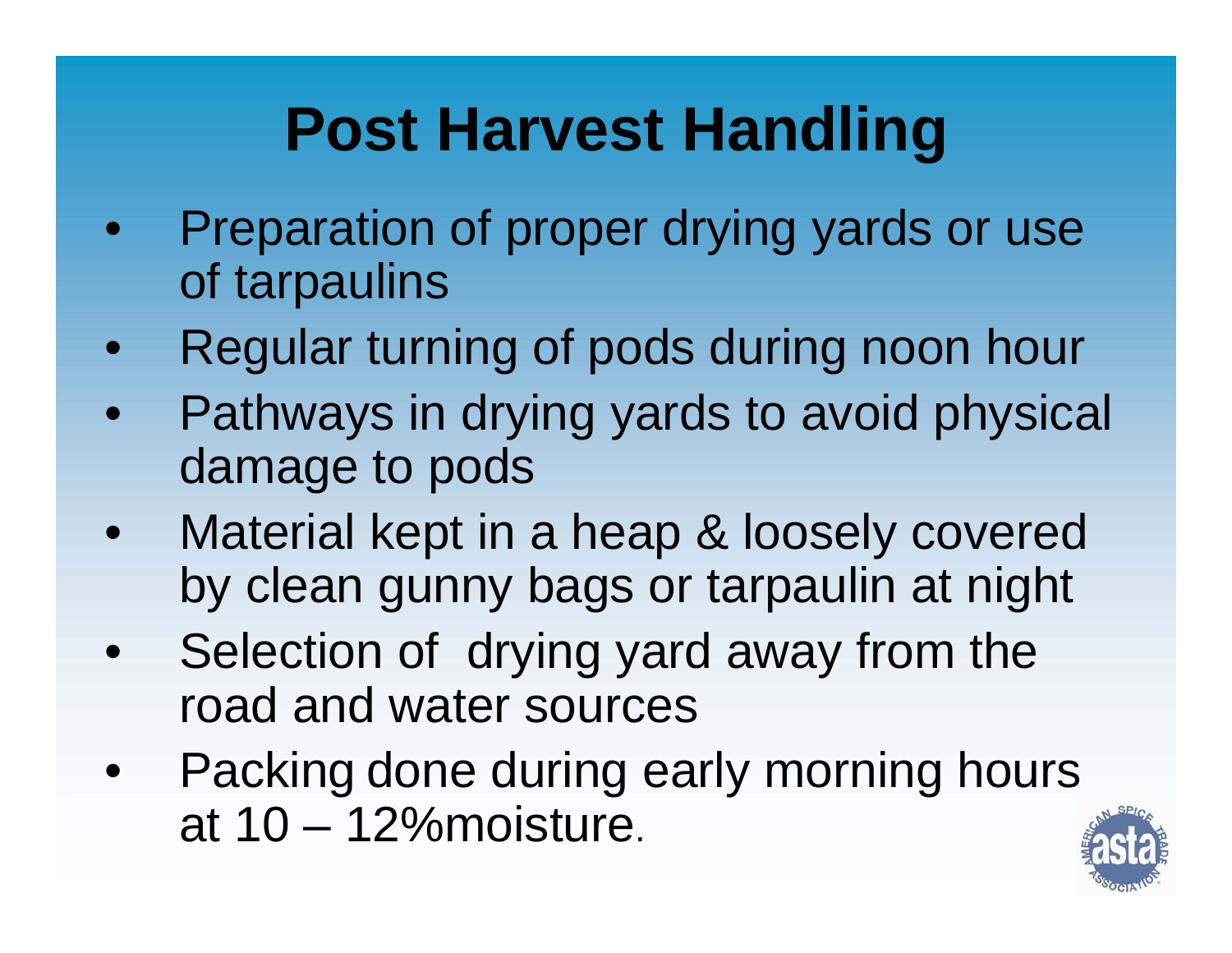#### **Chillies : The Indian Panorama**

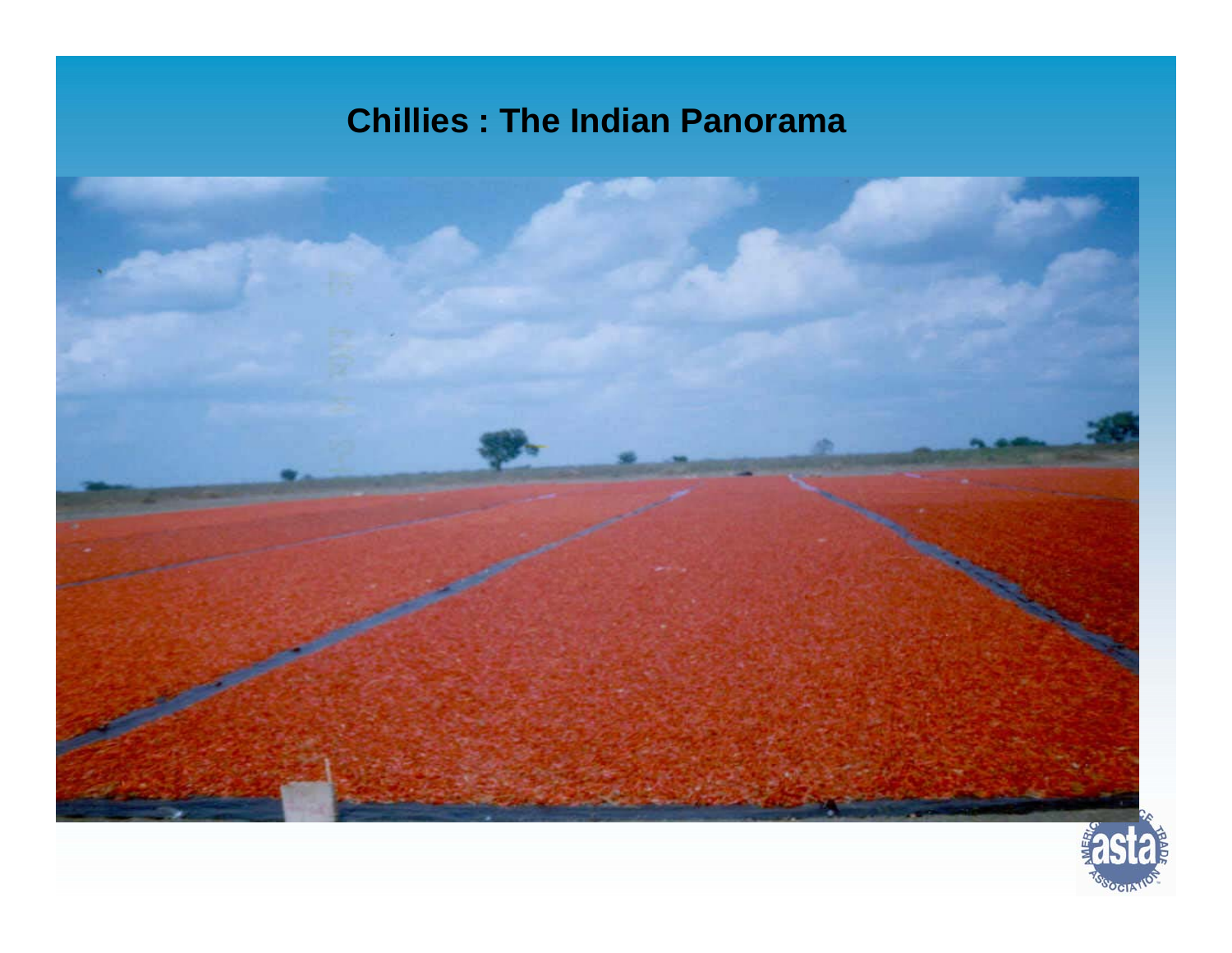







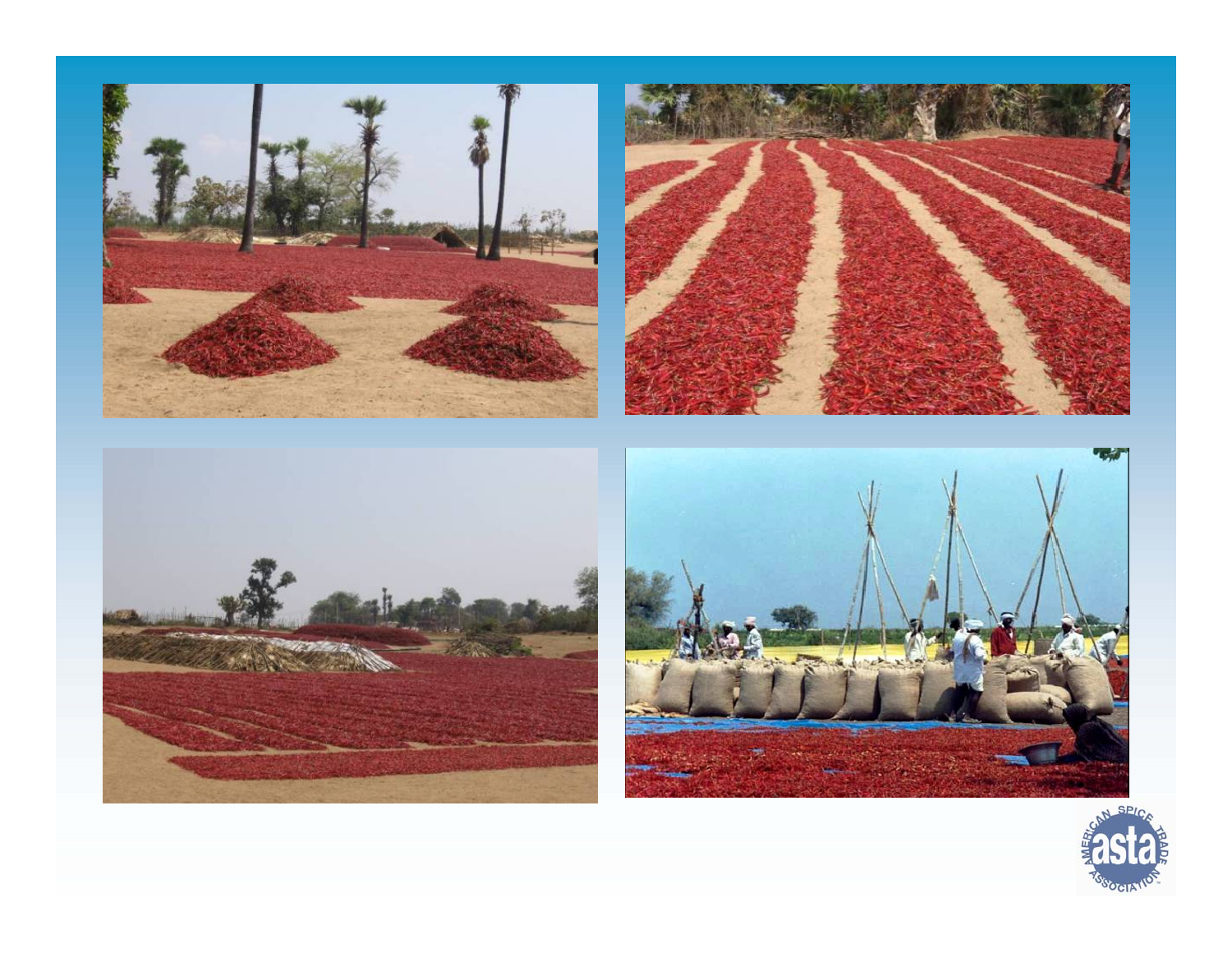#### **2009 Average farmgate price trend for 334 chillies**

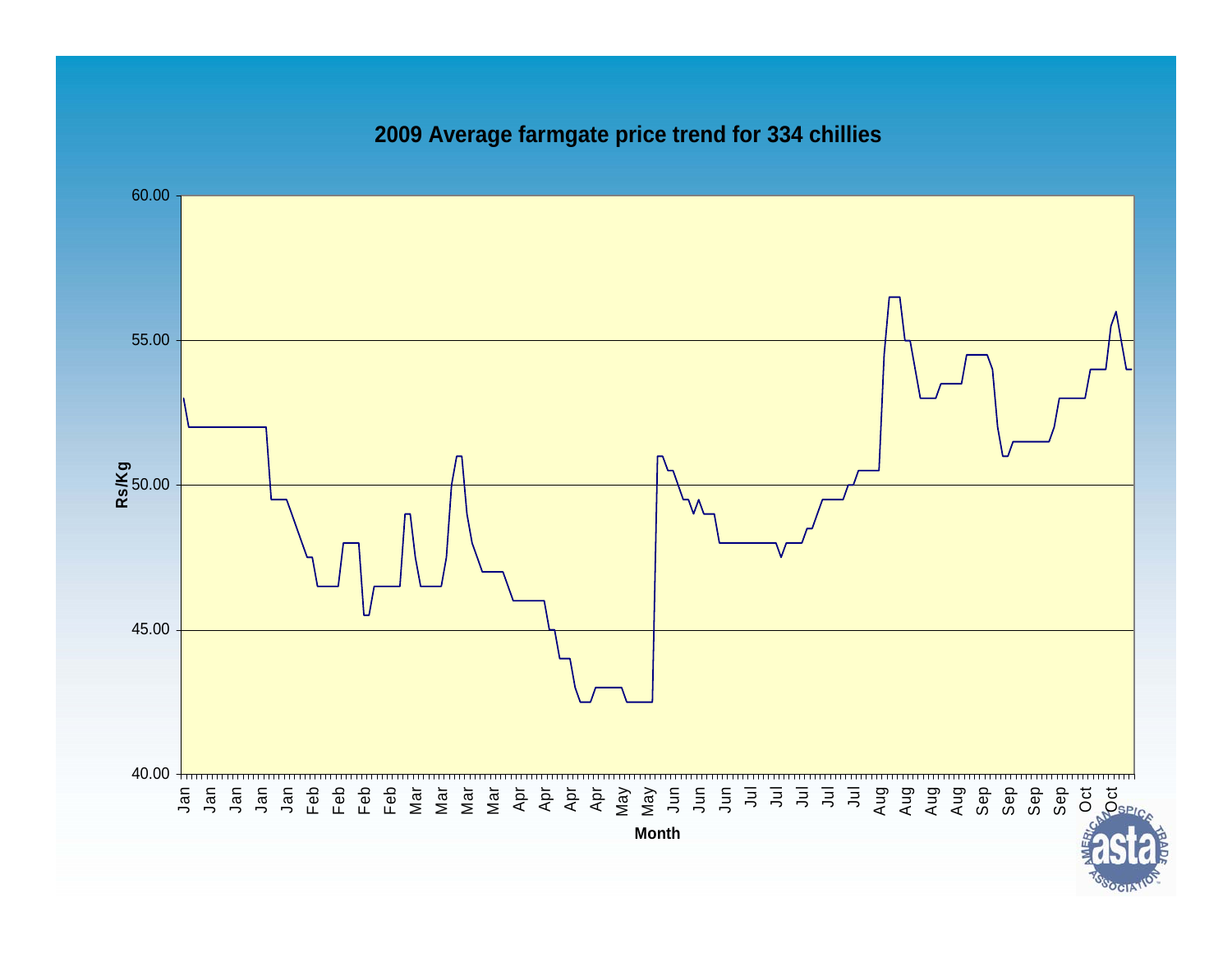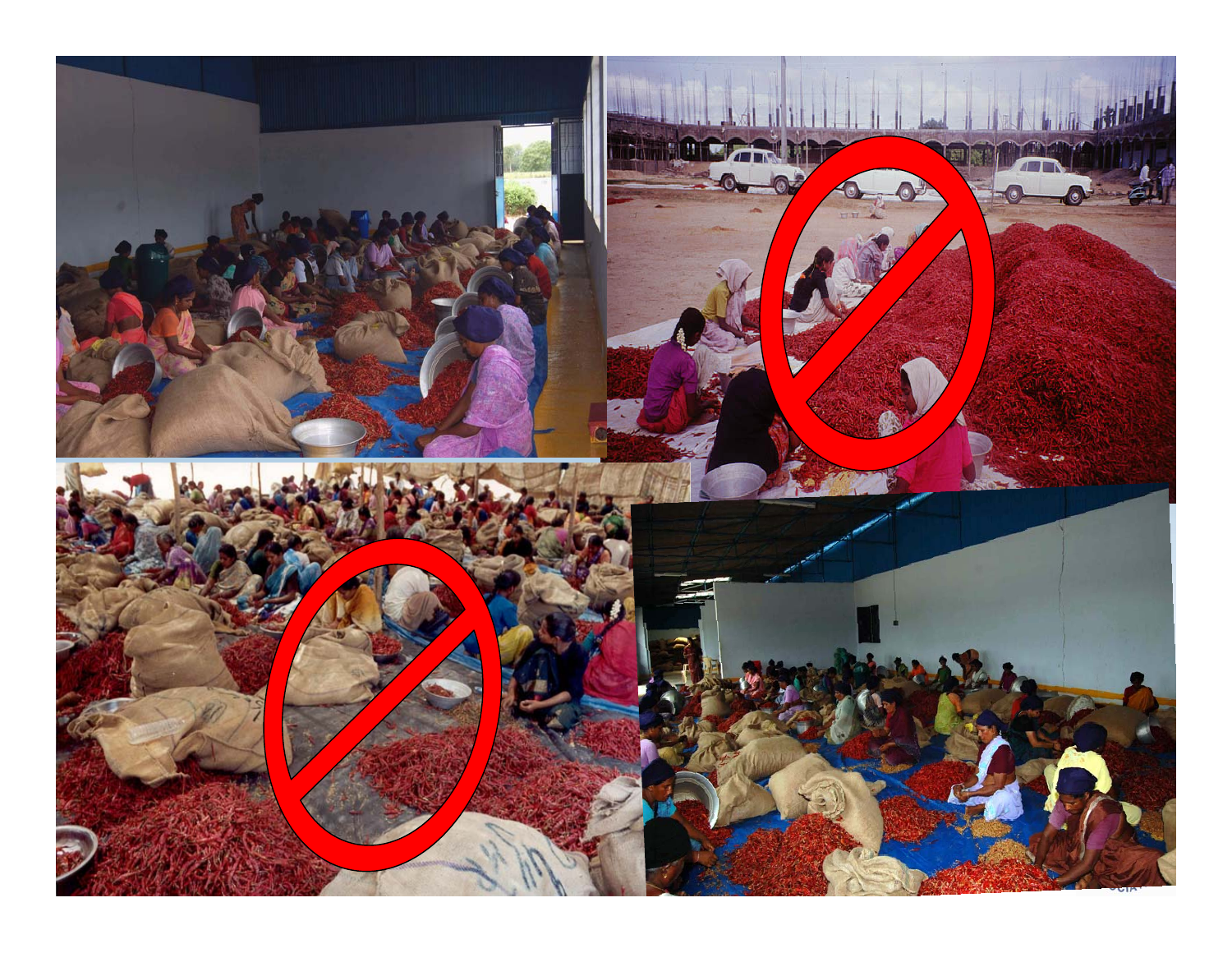### **Issues Impacting Price**

- Increasing international demand
	- Food Safety, Quantity & Quality
	- –Costs of increased testing
	- –Farm to Fork traceability
- Freight (ocean) rates increase
- Strong rupee, weak dollar
- $\bullet$  *The net impact on export price is significant!*

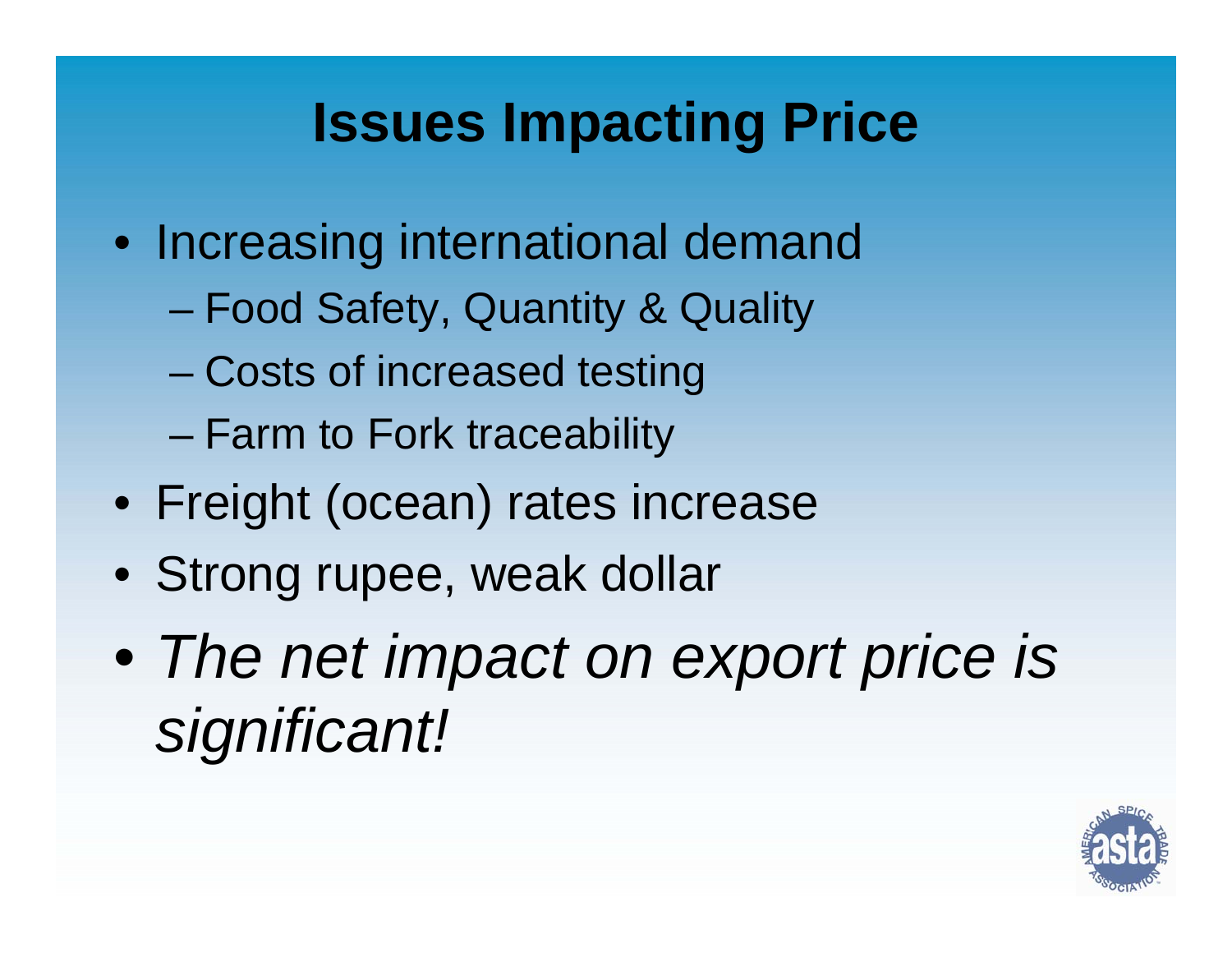# Forex: US\$\$ Vs. INR

- India rupee is at a 19-month high on buoyant shares and FDI inflows
- Foreign capital into local stock markets is a key driver of the rupee.
- The rupee had risen 2.7 percent in March, its biggest monthly gain since May last year on the back of foreign portfolio inflows.
- Analysts and traders expect the Indian currency to strengthen further in the current fiscal year that began on April 1.

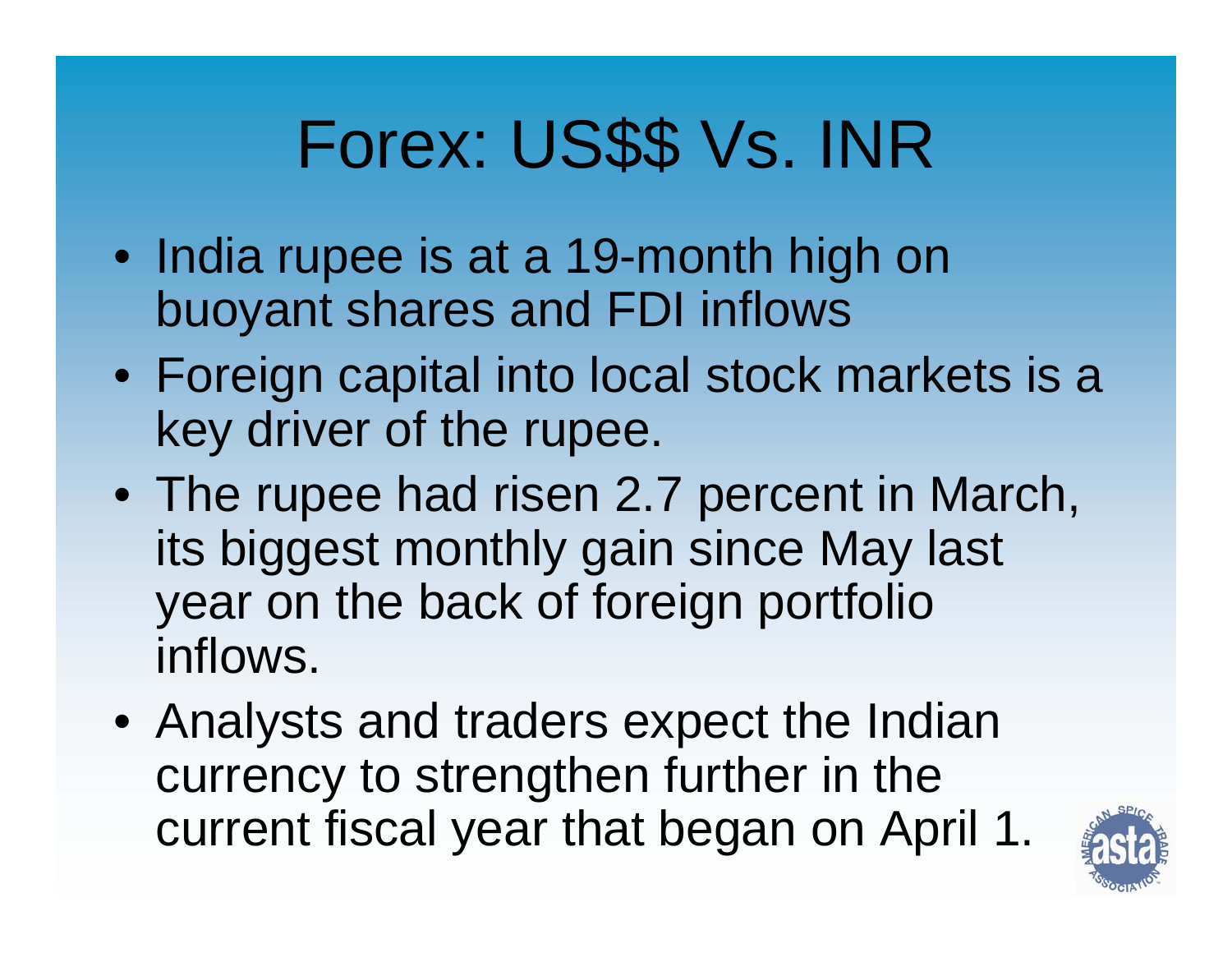## Forex: US\$\$ Vs. INR

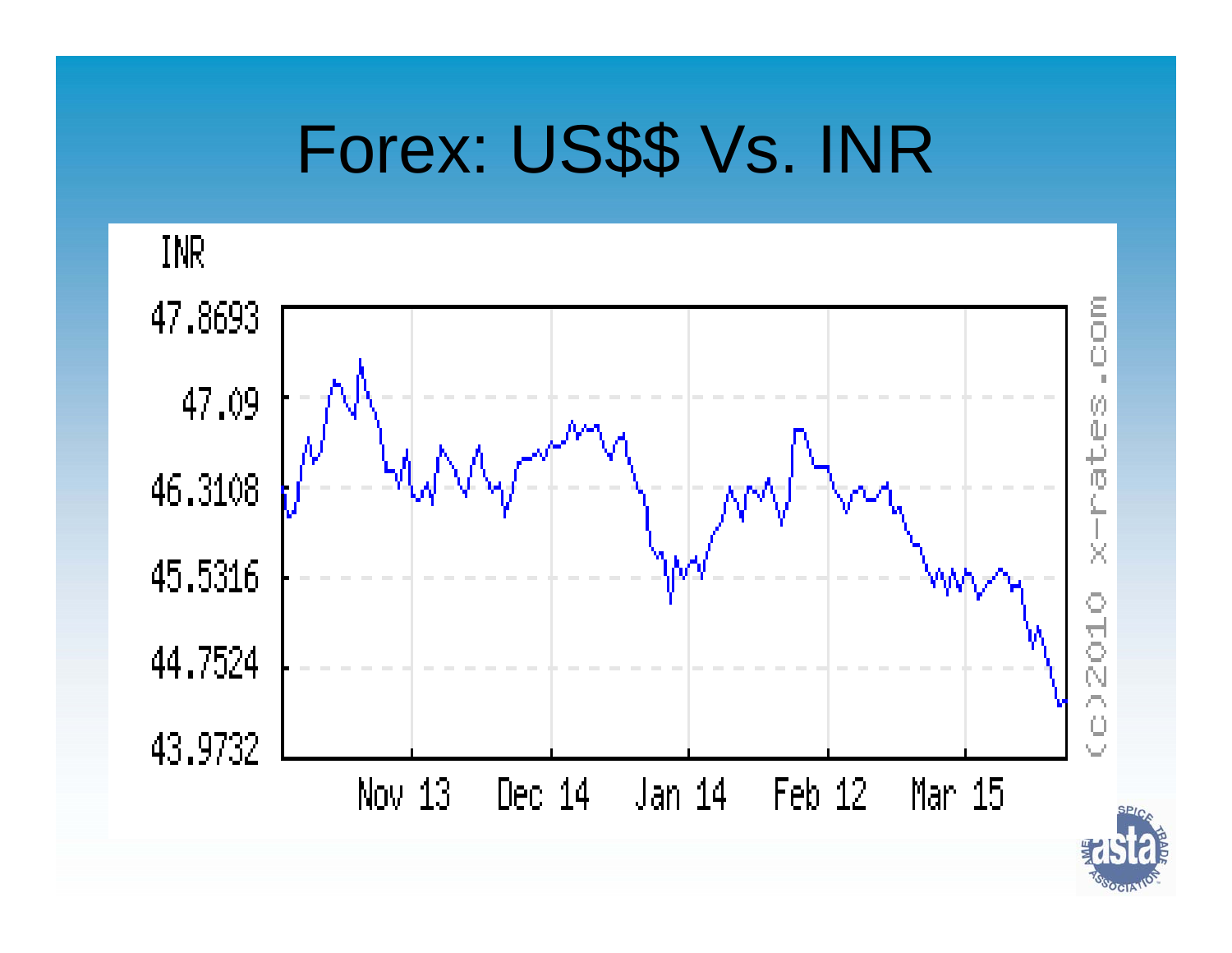### Factors that limit growth of the industry

- Unreasonable Food safety expectations
	- – More \$\$\$ spend on tests than the product
- Unrealistic price expectations –Farmer has alternate markets!
- "Price Pressure" encouraging another May 2003 Illegal dye episode!

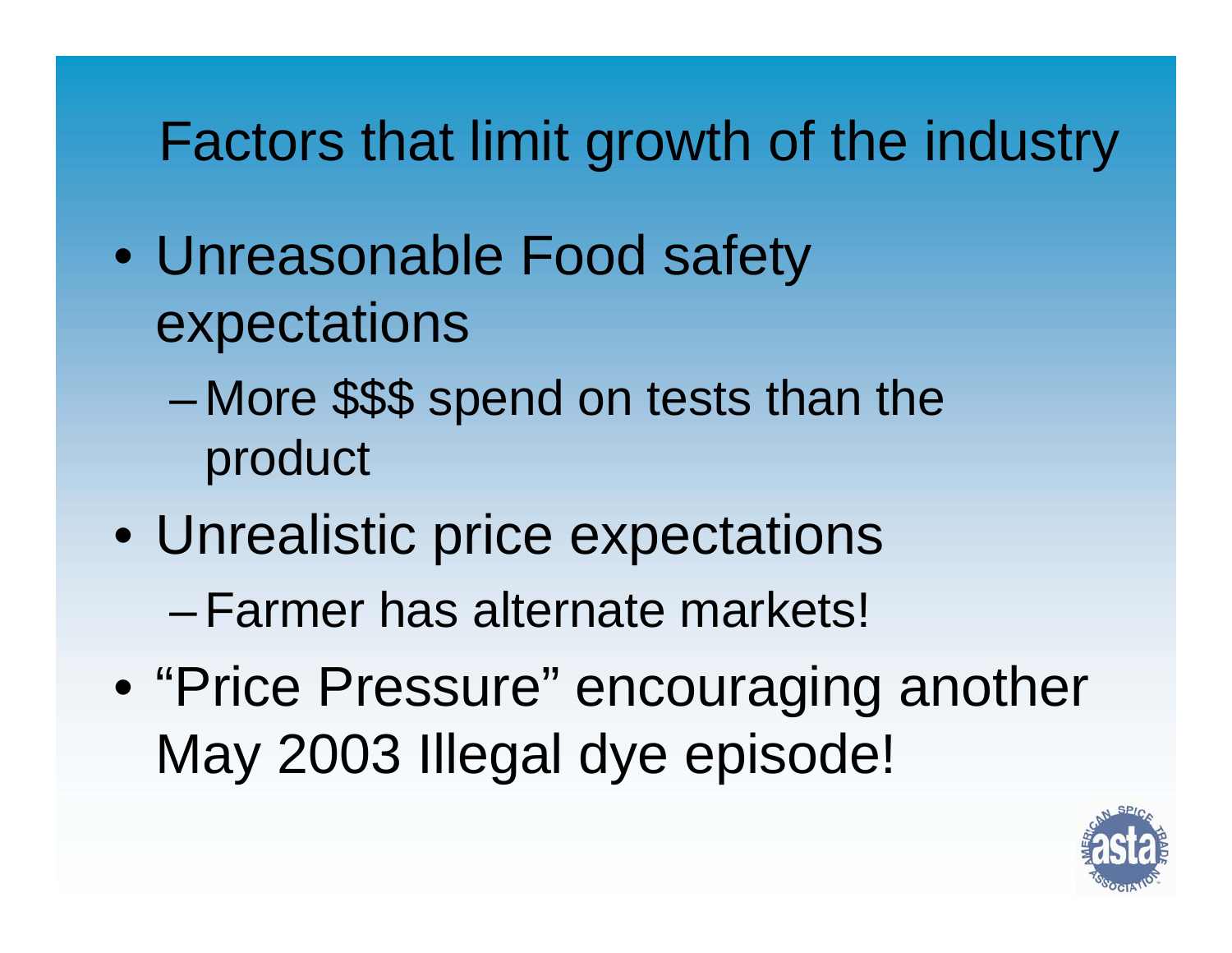# **Conclusion**

- India remains the most viable & consistent source of "heat" until October-November
- Capsicum will continue to remain a difficult product to manage supply, price & quality wise
- No ease foreseen in the capsicum prices
	- –Red Pepper prices will remain steady
	- –Cold storage facilities only half full
	- – Equally important final price determinants will be Forex & Freight

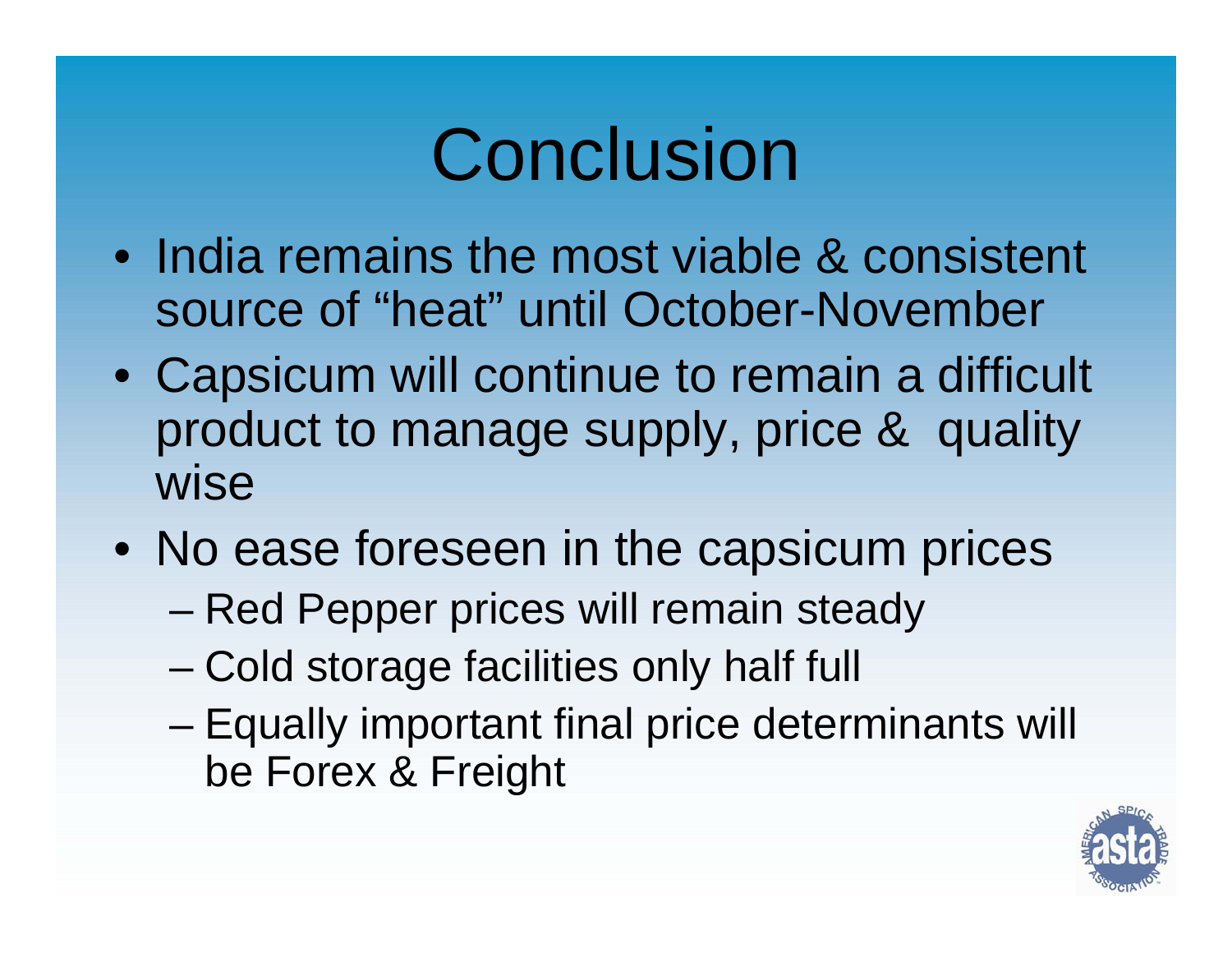# **Conclusion**

- Quality is not a given!
	- –Better the quality, higher the price
	- – Price differential between good & not so good marginal
	- – But price differential between good & bad significant..

#### $\bullet$ *Err on the side of caution, please! Err on the side of caution, please!*